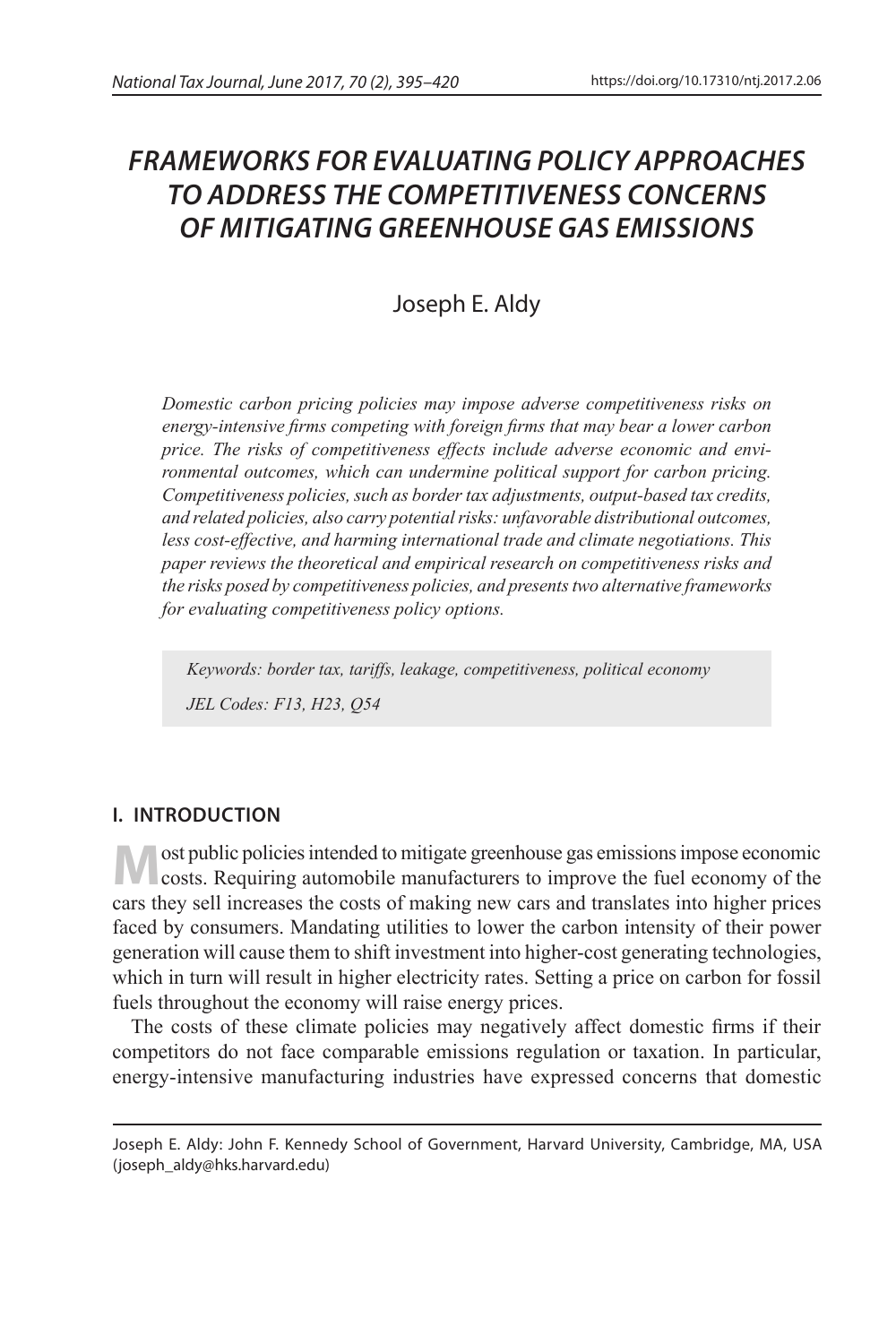climate change policy could impose adverse competitiveness effects because it would raise their production costs relative to those of their foreign competitors. To be more exact, the competitiveness effect reflects the impacts of the differential in carbon prices or the effective gap in the shadow price of carbon between two domestic climate programs on those countries' net imports. Thus firms operating under the higher carbon price experience adverse competitiveness effects if their domestic or foreign market share declines. This could result in lower production, job loss, and relocation of factories to countries without a domestic climate policy (Jaffe et al., 2009).

These competitiveness effects have more than just economic consequences. The potential for relocating emissions-intensive activities to unregulated countries would result in higher emissions in these countries than they would have experienced otherwise. This "emissions leakage" would undermine the environmental benefits of the domestic climate policy and lower societal welfare. Moreover, implementing a public policy that results in both job loss and lower-than-expected environmental benefits could weaken public and political support for mitigating greenhouse gas emissions.

Policymakers have several options for addressing these competitiveness risks. They could impose tariffs reflecting the embedded carbon emissions in imports, such that domestically produced goods and their foreign competitors face a common carbon price (Kortum and Weisbach, 2017; Agan et al., 2017). Climate policy could direct benefits to potentially vulnerable firms, such as through free allowance allocations in cap-and-trade programs or targeted tax credits (Gray and Metcalf, 2017; Aldy and Pizer, 2009). Some northern European carbon tax programs have explicitly exempted energy-intensive manufacturing from their carbon tax (Aldy and Stavins, 2012). Policymakers could work through multilateral negotiations to ensure that major trade partners undertake comparable domestic emissions mitigation policies. They could take multilateral coordination a step further by linking domestic mitigation programs among trade partners, which could yield a common carbon price for firms operating under linked programs.

These policy options, however, carry their own risks. They may run afoul of current obligations under the World Trade Organization (WTO) (Trachtman, 2017). The design of such policies may result in a loss in social welfare and limit the ability of the government to offset potentially regressive impacts of pricing carbon. Competitiveness policies may also have important implications for ongoing international climate negotiations. Finally, the choice and design of competitiveness policies may entail political risks that could also weaken support for the broader domestic climate change policy program.

In this paper, I elaborate in more detail the potential competitiveness risks of a domestic carbon pricing policy, drawing from an extensive theoretical, modeling, and statistical literature. I then examine the potential risks and pitfalls associated with policy responses intended to address competitiveness. Based on this context, the paper concludes with a framework for considering the economic, environmental, legal, diplomatic, and political factors at play in the design of policy approaches to address the competitiveness concerns of climate change policy.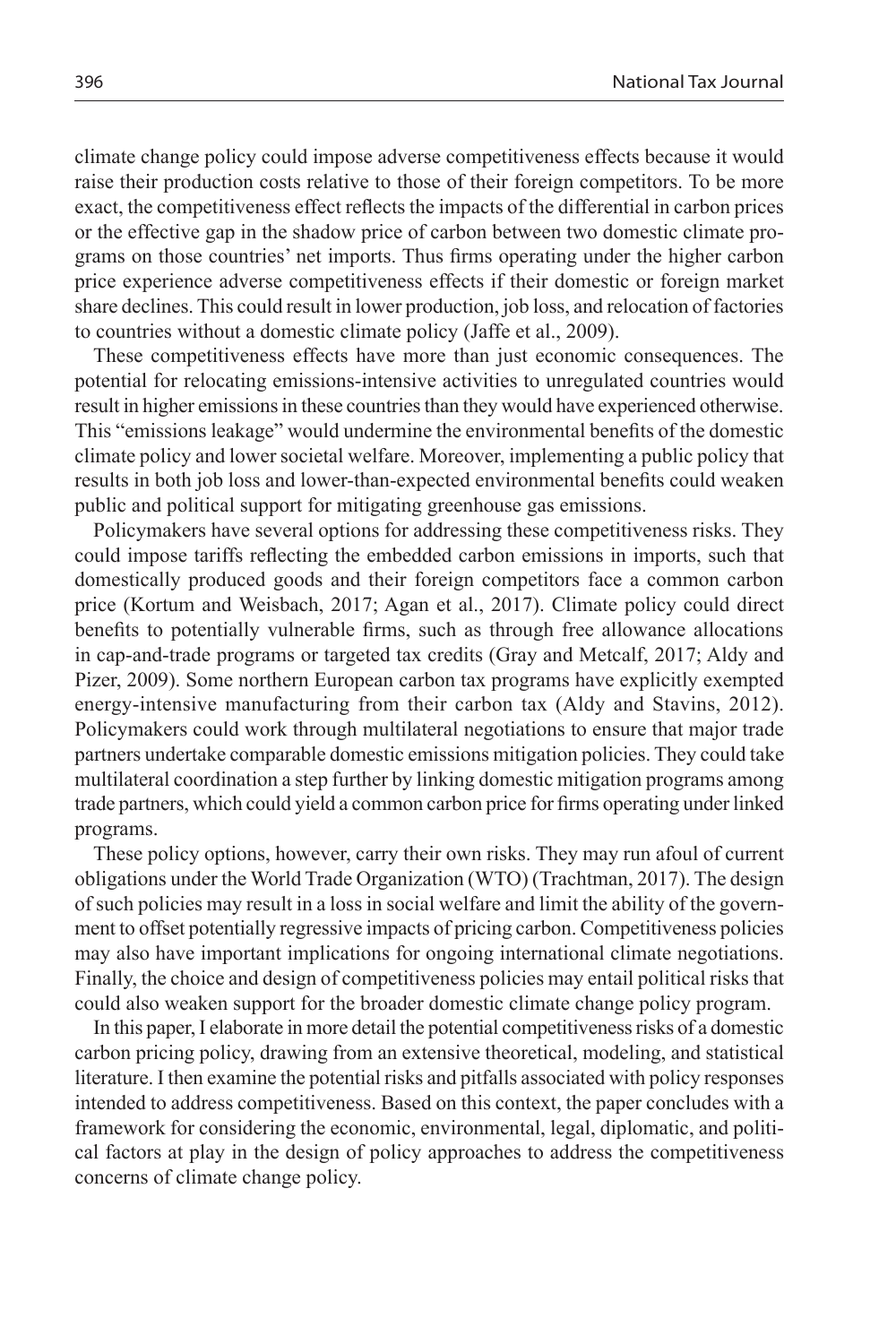#### **II. COMPETITIVENESS RISKS**

The prospect that heterogeneity in the carbon price among countries could impose adverse competitiveness effects on firms in the high carbon price domestic programs suggests that climate policy entails economic, environmental, and political risks. Moreover, such competitiveness pressures can reduce the social welfare of domestic climate policy.

# **A. Economic Risks**

The concerns about the competitiveness effects of climate change policy are an extension of the pollution haven hypothesis, which suggests that firms relocate economic activity from high regulatory cost to low regulatory cost countries. Jaffe et al. (1995) describe the pollution haven hypothesis in their early survey of this economic literature:

The conventional wisdom is that environmental regulations impose significant costs, slow productivity growth, and thereby hinder the ability of U.S. firms to compete in international markets. This loss of competitiveness is believed to be reflected in declining exports, increasing imports, and a long-term movement of manufacturing capacity from the United States to other countries, particularly in "pollution-intensive" industries (p. 133).

While differential carbon prices, ceteris paribus, would result in adverse competitiveness effects, in practice everything else is not equal. Other factors determining investment, relocation, and trade may dominate the impacts of a carbon price on the inputs to production (Jeppesen, List, and Folmer, 2002). For example, evolving differences in labor costs or exchange rates may drive these decisions. Moreover, the continuing benefits of a firm's current location—such as access to appropriately skilled labor, natural resources, and capital—may exceed the incremental costs of the carbon price gap (Antweiler, Copeland, and Taylor, 2001). Ederington, Levinson, and Minier (2005) illustrate how the degree to which an industry is "footloose" affects decisions to relocate to low regulatory cost countries. For example, a firm may have initially located its factories near the major markets for its goods, and the transportation costs associated with relocating to another country may not justify shifting operations abroad. These transportation costs may be even more substantial in the future if international transportation also bears a carbon price or shadow carbon value, given potential emissions mitigation regulations under the International Maritime Organization (IMO) and the International Civil Aviation Organization (ICAO).<sup>1</sup> In addition, firms in their current

<sup>1</sup> For more details on greenhouse gas emissions policies under the IMO and ICAO, refer to http://www.imo. org/en/MediaCentre/HotTopics/GHG/Documents/Shipping%20and%20climate%20change.pdf and http:// www.icao.int/environmental-protection/Pages/climate-change.aspx.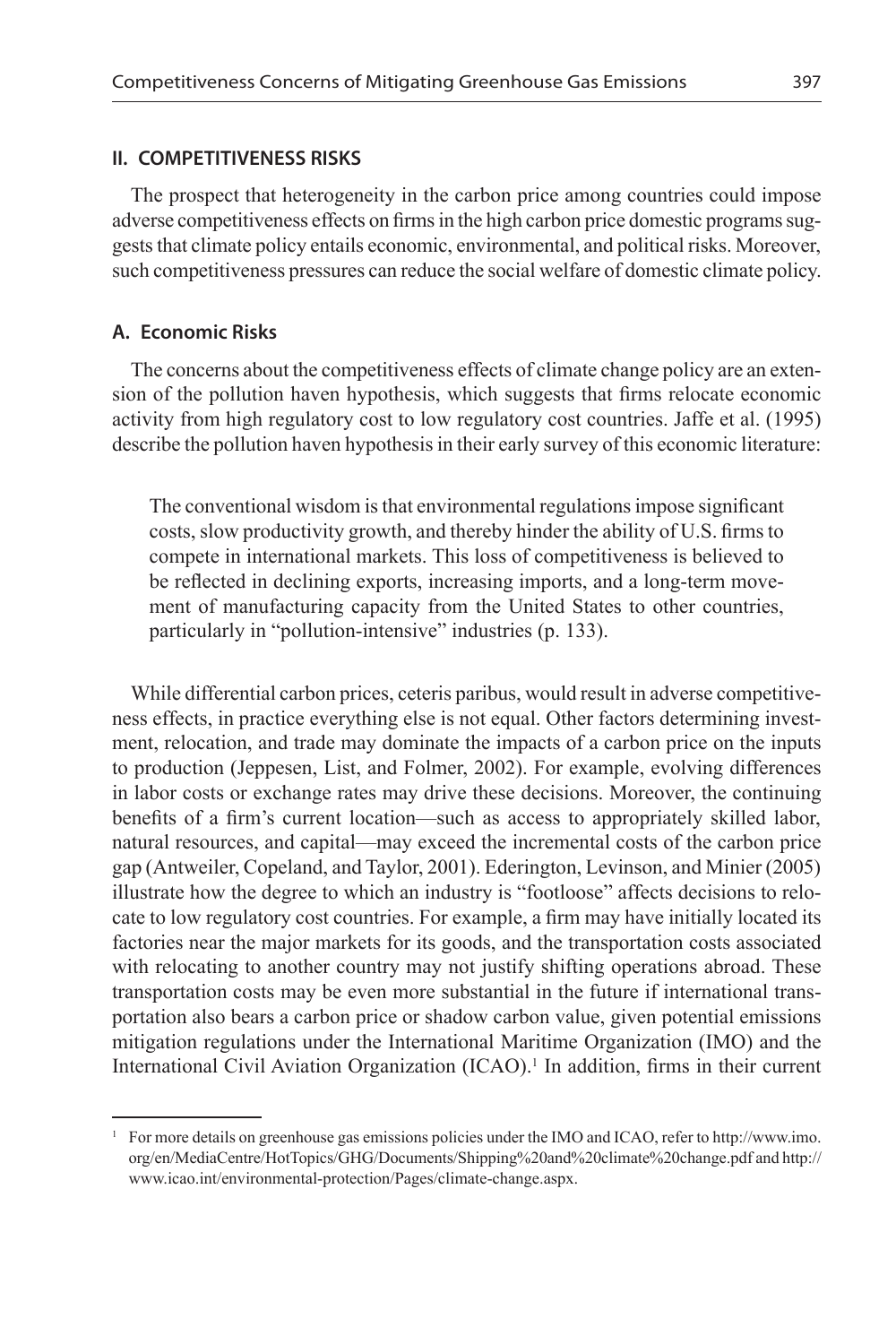locations may benefit from agglomeration economies, such as from their proximity to other firms that produce their inputs or purchase their outputs. Further, the large fixed costs in factories and other physical structures may deter relocation. Ederington, Levinson, and Minier (2005) find empirical evidence that these measures of "footlooseness" mitigate the potential competitiveness effects of environmental regulatory costs for U.S. manufacturing firms.

Since the most pollution-intensive industries tend to be relatively immobile by these measures of "footlooseness," the empirical literature typically finds quite limited impacts of environmental regulations on international competitiveness. Levinson and Taylor (2008) show that U.S. pollution abatement costs in the 1970s and 1980s increased net imports in the manufacturing sector from Mexico and Canada. The estimated increase in net imports roughly equaled about 10 percent of the total increase in bilateral trade for both Mexico and Canada, suggesting that other factors played much more substantial roles in the evolution of trade among the North American trading partners. An extensive literature on the competitiveness effects of domestic environmental policies that vary in stringency across the states has shown more significant impacts on domestic firm location and output (Henderson, 1996; Greenstone, 2002). Kahn and Mansur (2013) find even larger effects of energy prices on manufacturing employment when looking at adjacent counties. Deschênes (2012) also finds relatively larger labor market impacts in an analysis focused on variations in state-level electricity prices on employment across all sectors in a state-by-year statistical analysis for the United States. Deschênes (2012) estimates an electricity price–employment elasticity of –0.1 to –0.16. Based on these results, he suggests that the 2009 Waxman–Markey Bill (HR 2454, 111th Congress) would have lowered employment by about 0.5 percent. The larger *domestic* competitiveness effects may reflect the fact that labor costs and availability of capital do not vary much across U.S. states and counties, and transportation costs are less important, relative to the international context. In Sub-section II.C, we return to these analyses by Kahn and Mansur, Deschênes, and several additional studies and assess their implications under a \$15/tCO<sub>2</sub> price policy. Finally, it is important to recognize that simulations of unilateral carbon pricing policies likely represent the upper bound on competitiveness impacts in a world with a growing number of domestic mitigation programs as countries implement their mitigation pledges under the 2015 Paris Agreement.

This empirical literature has focused on retrospective analyses of U.S. environmental regulations. The absence of a domestic  $CO_2$  regulatory or taxation regime precludes taking exactly the same approach to evaluate the competitiveness effects of climate policy. The popular alternative has been to use applied computable general equilibrium models to simulate potential competitiveness impacts of pricing carbon. The U.S. Environmental Protection Agency (EPA) (EPA, 2009) estimated that energy-intensive manufacturing sector imports from developing countries would increase by 1–2 percent over the first decade of the Waxman-Markey Bill.<sup>2</sup> The Interagency Competitiveness

<sup>2</sup> This is for modeling scenario 4, which excludes consideration of output-based allowance allocations to energy-intensive, trade-exposed manufacturing industries.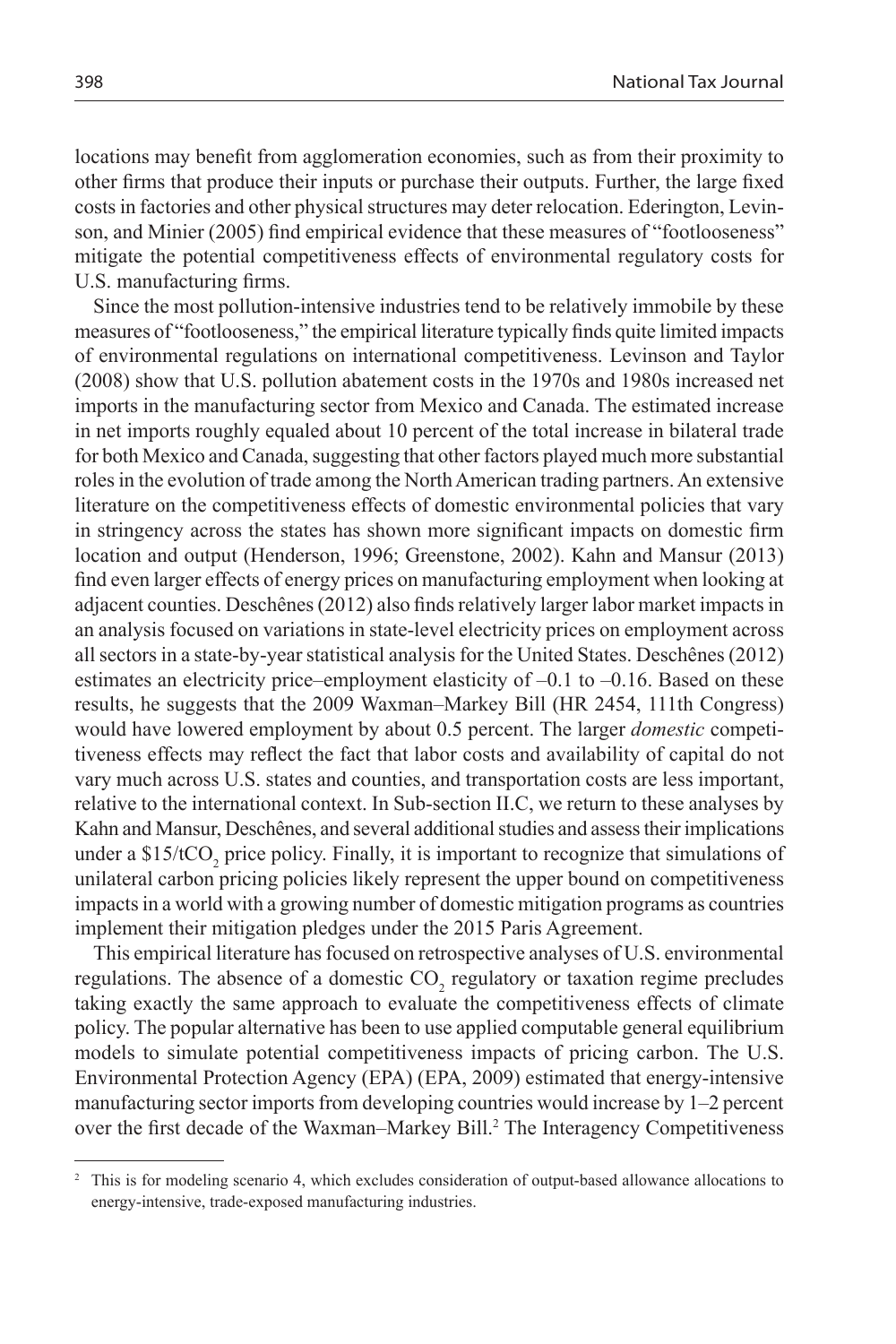Analysis Team (2009) estimated that a \$20 per ton  $CO_2$  price would increase net imports about 1.5 percent for chemicals, cement, bulk glass, and iron and steel, and a little more than 2 percent for aluminum. Ho, Morgenstern, and Shih (2008) modeled the output, consumption, and trade impacts of a \$10 per ton  $CO_2$  price implemented unilaterally in the United States. They found that the  $CO<sub>2</sub>$  price drives down manufacturing output by 1.3 percent in chemicals and plastics, 1.1 percent in primary metals, and 0.9 percent in nonmetallic minerals. Approximately half of the decline in domestic production for these industries is offset by an increase in net imports from countries that are not implementing emission mitigation policies.

The Stanford Energy Modeling Forum (EMF) coordinated an evaluation of border tax adjustments with global energy-economic models developed by scholars in the United States, Europe, and Asia. This EMF-29 exercise found modest impacts of unilateral climate policy on energy-intensive manufacturing. In evaluating a unilateral climate policy that delivered, on average across a dozen models, a carbon price of  $$40/tCO<sub>2</sub>$ , these models found that the energy-intensive, trade-exposed industries' output fell by about 2.5 percent (Böhringer, Balistreri, and Rutherford, 2012).

The impact of a price on carbon will also differ across industries depending on the extent to which they use energy, and fossil fuel energy in particular, as a production input. Aldy and Pizer (2015) employ a 35-year panel of about 450 U.S. manufacturing industries to estimate how changes in energy prices will likely impact manufacturing output and net imports. Using the estimated energy price–output and energy price–net import relationships, they simulate the competitiveness impacts of a \$15 per ton carbon dioxide price. They find that energy-intensive industries bear much larger adverse output impacts than non-energy-intensive industries under this climate policy — ranging from 3 to 5 percent for steel, chemicals, aluminum, cement, bulk glass, and paper industries — but the change in net imports represents no more than about one-sixth of the decline in output. The changes in production under this carbon price are dwarfed by annual variation in output in energy-intensive industries.

Since the median energy intensity in the U.S. manufacturing sector is about 1.8 percent and a \$15/tCO2 price would increase industrial energy prices 11 percent, the average industry, prior to any adjustments in production, would experience about a 0.2 percent increase in expenditures relative to value of shipments. As Aldy and Pizer (2014, 2015) show, the average manufacturing industry would experience quite small and statistically insignificant impacts on employment (–0.2 percent) and value of shipments (–1.5 percent) under such a carbon price. In their analyses, four-fifths of the manufacturing sector would not experience statistically significant or economically meaningful impacts from a carbon price on employment or value of shipments. In contrast, the most energy-intensive industries, such as iron and steel, bulk chemicals, aluminum, cement, paper, and bulk glass, would be expected to bear statistically significant adverse competitiveness effects on employment and production. Aldy and Pizer (2014) estimate adverse employment impacts ranging from –0.4 to –2.2 percent for these energy-intensive industries under a \$15 per ton carbon price. Aldy and Pizer (2015) find larger impacts on production, ranging from  $-3$  to  $-5$  percent for these industries.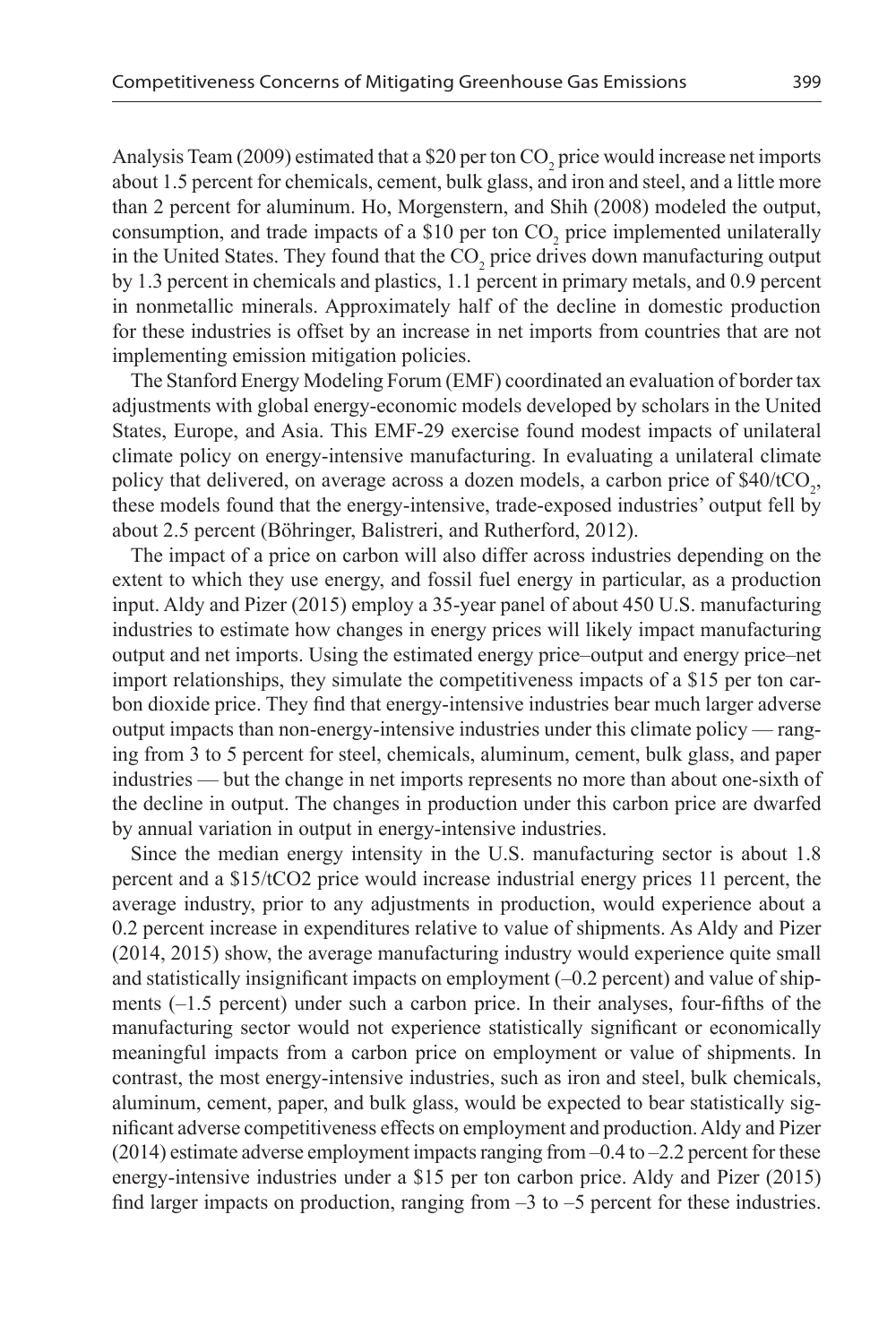Of course, the competitiveness effects are not simply the gross reduction in employment or production. Some of these declines could reflect reductions in consumption of goods manufactured by these industries. For example, if a carbon price increases the price of steel produced by domestic firms, an automaker may choose to substitute steel from foreign firms or explore ways to economize on its use of steel in production. If transportation costs, differences in product quality, capacity constraints, or other factors limit the opportunities for increasing net imports, then the automaker may try to reduce the amount of steel it uses in making a car.

An explicit assessment of net imports could then shed light on the extent to which a carbon price would result in adverse competitiveness effects rather than simply a reduction in domestic consumption. Aldy and Pizer (2015) show that the increase in net imports is much smaller than the decline in production under a carbon price. Only about one-sixth of the fall in production — less than 1 percent — is associated with increasing net imports for the most energy-intensive industries. When accounting for the change in net imports, the employment impacts amount to less than 4,000 jobs under a \$15/tCO<sub>2</sub> carbon price (Aldy and Pizer, 2014).

These results have two important implications for the design of competitiveness policies. First, given that only the most energy-intensive industries bear statistically significant impacts from pricing carbon, cost-effective competitiveness policies would target those energy-intensive industries. Second, the economically modest impacts of a carbon price on net imports — that is, on competitiveness — suggest that the economic benefits of targeted competitiveness policies may also be relatively modest.

#### **B. Environmental Risks**

Suppose that a domestic carbon price causes a steel mill to close in Ohio, while new steel mill capacity comes online in an Indian state that does not impose a carbon price on its energy-intensive factories. Global steel production would remain unchanged, but a larger fraction of this global capacity would operate in markets not subject to a carbon price. The Ohio mill's emissions would have shifted to India, resulting in no environmental benefit associated with the job loss and the production decline of closing that facility.

This so-called emissions leakage undermines the environmental benefits of the domestic carbon pricing policy. The extent to which this form of leakage would offset domestic greenhouse gas abatement will depend in part on the fraction of an economy's emissions subject to trade substitution. For example, many sectors of the domestic economy have no foreign substitute — household heating and lighting, commuting to work, and services consumption such as entertainment, lodging, and dining, to name just a few. This form of emissions leakage will likely affect only tradables. Aldy (2009) estimates that only about 15 percent of the U.S. economy's emissions are associated with tradable manufactured goods. After accounting for the focus of the competitiveness impacts on energy-intensive industries discussed earlier, this leakage would likely impact less than 10 percent of U.S. emissions.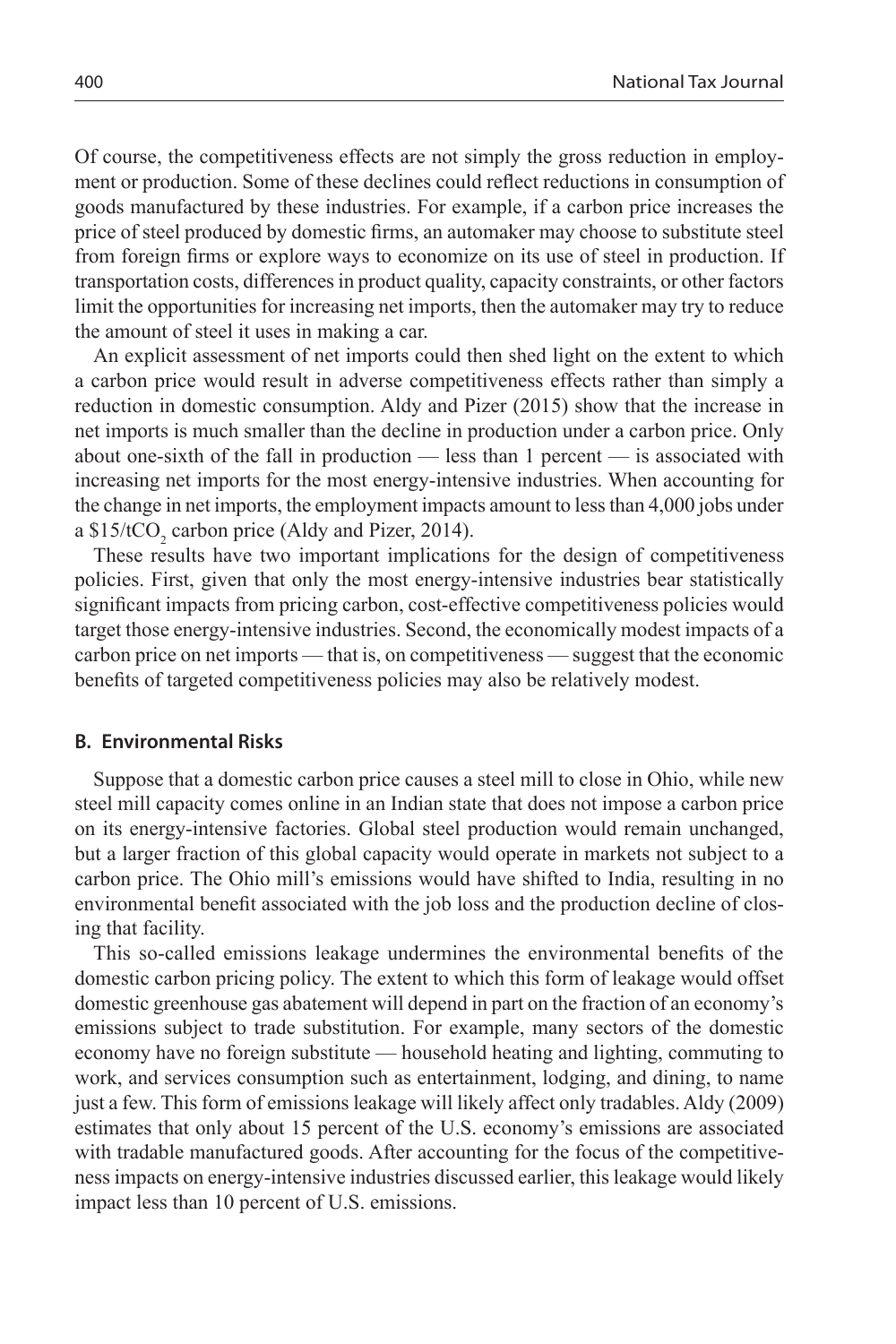It is important to distinguish emissions leakage resulting from competitiveness effects from emissions leakage that may occur through other channels. For example, a domestic carbon price would raise the price of energy. As consumers respond by conserving energy, reducing energy-consuming activities, and investing in more energy-lean capital, domestic fossil fuel consumption declines relative to what it would have been in the absence of the policy. By lowering fossil fuel demand, the price for fossil fuels exclusive of the carbon price will fall. Consumers in other markets who do not face a carbon price would likely respond to the lower fossil fuel prices by increasing their consumption of these fossil fuels. In effect, the conservation and efficiency response to a carbon price in one market weakens the incentive for such conservation in markets without a carbon price as fuel prices in global energy markets respond to the behavioral change in the markets with carbon pricing. As discussed later, leakage through global energy markets dominates the leakage through competitiveness effects. As a result, policies to address competitiveness effects will mitigate only a fraction of the anticipated emissions leakage from a domestic carbon pricing policy.3

The leakage of emissions via competitiveness effects would increase the costs per ton of emissions abatement and reduce the net social benefits of the domestic climate policy. The costs of the climate policy would reflect the resource costs associated with reducing emissions — such as switching to low- and zero-carbon power technologies, investing in more energy-efficient equipment, and so on — and the costs of closing down manufacturing capacity, but only the former would reduce emissions.4 By undermining cost-effectiveness, the competitiveness effects would also reduce social welfare of the domestic carbon pricing policy. For example, if policymakers set the price on carbon equal to the marginal benefit of carbon reductions to maximize net social benefits, but failed to account for competitiveness-induced emissions leakage, then the realized marginal cost of abating a ton of carbon would likely exceed the carbon price set in the policy and the marginal benefits of reducing emissions.

Global computable general equilibrium models can provide estimates of emissions leakage under domestic carbon pricing policies. The Interagency Competitiveness Analysis Team (2009) estimated that a  $$20/tCO<sub>2</sub>$  price would result in emissions leakage of about 15 million metric tons of carbon dioxide in energy-intensive, trade-exposed industries. A recent multimodel comparison exercise organized by the EMF evaluated the environmental, economic, and trade impacts of unilateral, domestic carbon pricing policy, and of such policies coupled with border tax adjustments (Böhringer, Balistreri,

<sup>&</sup>lt;sup>3</sup> The exception is in the case of policy efforts through multilateral negotiations to ensure that all trade partners implement a domestic carbon pricing policy.

<sup>4</sup> Some analyses suggest that emissions leakage from competitiveness effects could have a greater than oneto-one ratio of emissions increase in unregulated markets to emissions reductions in regulated markets. For example, if a steel mill in the United States that uses X units of fossil fuel per unit of production closes down in response to the carbon pricing policy, and a steel mill in a developing country that uses 1.1X units of fossil fuel per unit of production increases production to match that of the U.S. mill, then the leakage rate for that steel mill would be 110 percent. It is also possible that the increase in foreign capacity could take advantage of lower-emitting energy sources and that the leakage rate would be less than 100 percent.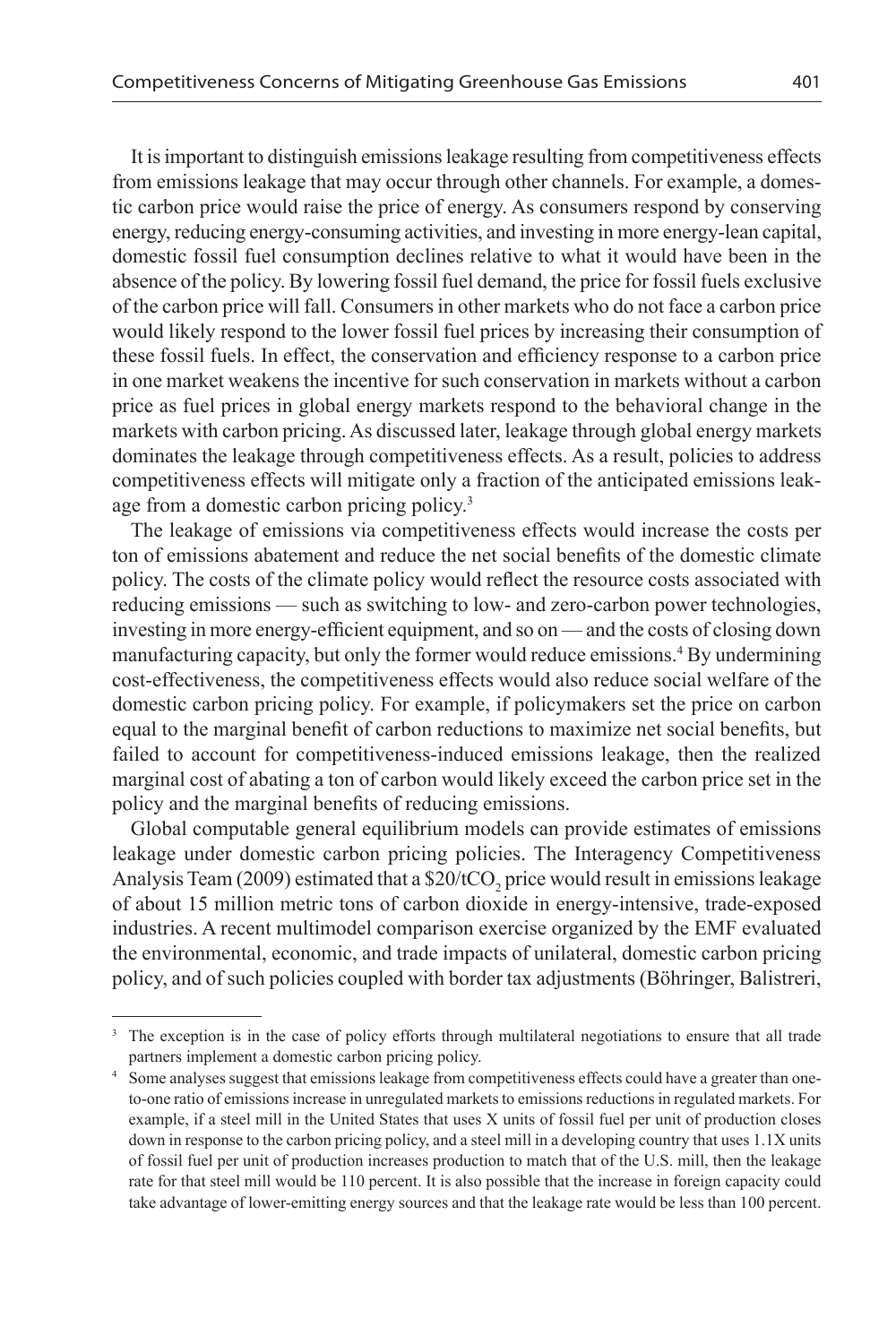and Rutherford, 2012). Over the 12 models participating in this exercise, the emissions leakage rate — defined as the ratio of the change in foreign emissions to the change in domestic emissions — ranged from 5 to 19 percent, with an average of 12 percent across all models for scenarios without a border tax adjustment. The modelers found that a border tax adjustment reduces, but does not eliminate, emissions leakage. Imposing a border tax on the carbon content of imported goods equal to the domestic carbon price reduced leakage to 8 percent on average, with a range of 2 to 12 percent across the models. These results suggest that the second leakage mechanism, through global fossil fuel markets, plays an important and apparently dominant role in emissions leakage under unilateral carbon pricing policy.

#### **C. Synthesis of Studies on Economic and Environmental Risks**

To place some of the statistical and structural modeling literature in a common policy frame and examine the implications for economic competitiveness and emissions leakage, I have identified five studies to assess in the context of a common carbon pricing policy. These studies vary in terms of their empirical approaches, including statistical analyses with identification through panel-based methods and regression discontinuity models, as well as the U.S. Energy Information Administration (EIA) National Energy Modeling System and a computable general equilibrium model (Table 1). These studies also vary in terms of their outcome measures, including industry-level production, employment, and net imports, primarily within manufacturing, although a few studies are economy-wide. Some studies indirectly address carbon by evaluating the relationship between energy prices or electricity prices and these outcomes, while several explicitly model a carbon tax. The underlying data for estimation and calibration also vary across the studies.

I use the estimated elasticities for energy (electricity) prices and outcomes from the statistical models and the outputs of the structural simulation models to simulate the impacts of a  $$15/tCO<sub>2</sub>$  price on production, competitiveness-related production, and emissions leakage in Table 2 and on employment and competitiveness-related employment in Table 3. I estimate the energy and electricity price changes relative to a nopolicy reference case for an economy-wide \$15/tCO<sub>2</sub> tax based on the U.S. EIA *Annual Energy Outlook 2014*, which I interpolated from its two side cases of  $$10/tCO<sub>2</sub>$  and  $$25/tCO<sub>2</sub>$ . I use these price impacts to simulate the effects of this carbon tax for select energy-intensive trade exposed manufacturing industries and for total manufacturing. I also directly use the interpolated impacts on production and employment from EIA (2014), as well as extrapolate impacts on production, employment, and net imports for Ho, Morgenstern, and Shih (2008) from their  $$10/tCO_2$  carbon tax analysis using a computable general equilibrium model. Three studies — Aldy and Pizer (2014, 2015) and Ho, Morgenstern, and Shih (2008) — estimate impacts on net imports by industry, and these are used to produce a range of competitiveness impacts for production and employment. In other words, I apply the estimated shares of reduced production associated with an increase in net imports (as opposed to a decrease in domestic consumption) to the direct production and employment impacts of the carbon price to produce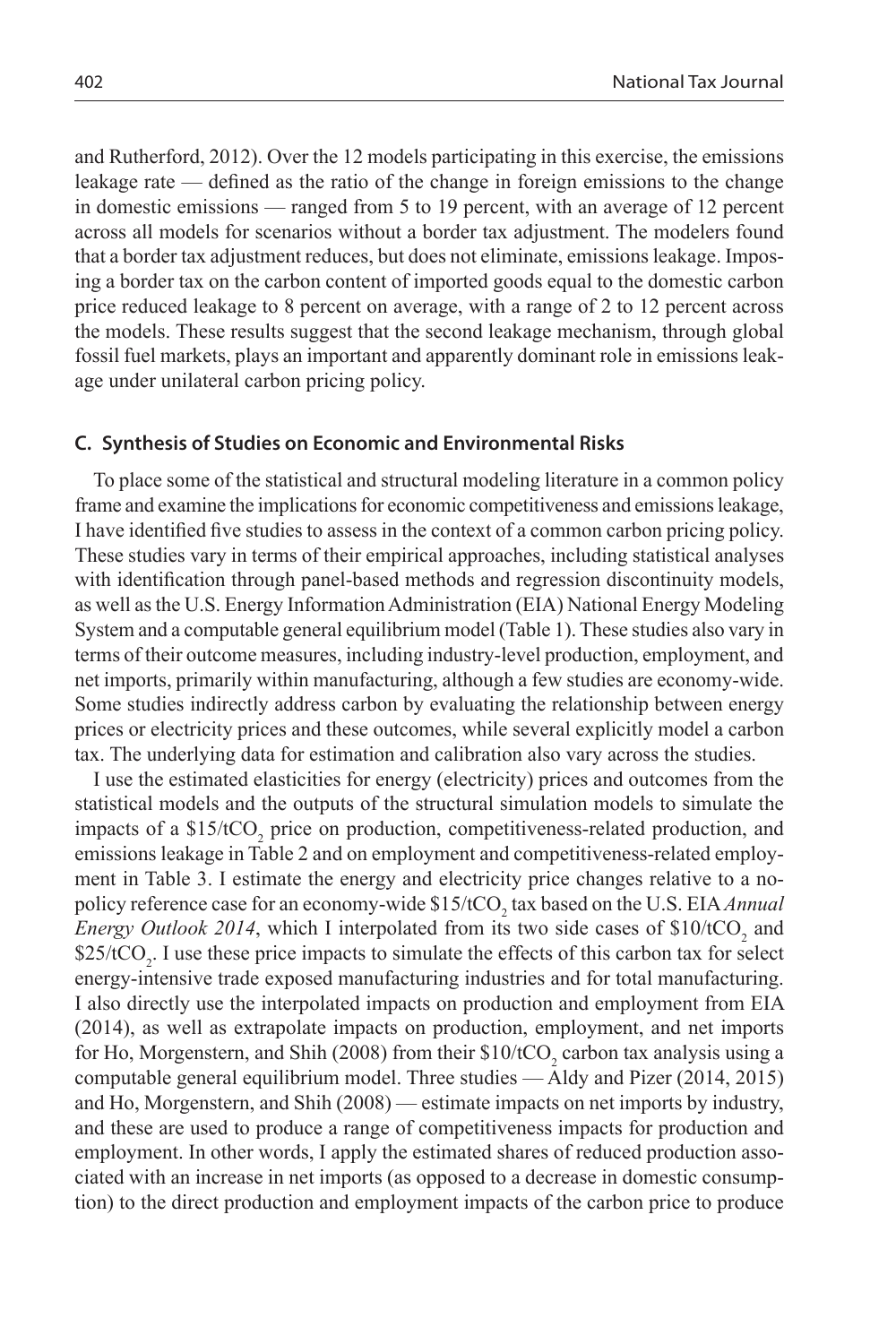|                                     |                                                                                                  |                                           | Table <sup>-</sup>                                                                       |                                                       |                                                                                                                                                           |
|-------------------------------------|--------------------------------------------------------------------------------------------------|-------------------------------------------|------------------------------------------------------------------------------------------|-------------------------------------------------------|-----------------------------------------------------------------------------------------------------------------------------------------------------------|
|                                     | Summary of Studies Estimating the Impacts of Carbon Taxes, Energy Prices, and Electricity Prices |                                           | on U.S. Production and Employment                                                        |                                                       |                                                                                                                                                           |
| Study                               | Empirical Approach                                                                               | Outcome Measures                          | Scope of Policy                                                                          | Scope of Analysis                                     | Data for Estimation/<br>Calibration                                                                                                                       |
| Aldy and Pizer (2014)               | based statistical analysis<br>Industry-by-year panel-                                            | production, net<br>Employment,<br>imports | prices; simulates power<br>Variation in electricity<br>sector \$15/tCO, price            | Manufacturing sector                                  | 450 industries over 1986-<br>1994 (SIC4/NAICS6)                                                                                                           |
| Aldy and Pizer (2015)               | based statistical analysis<br>Industry-by-year panel-                                            | Production, net<br>imports                | economy-wide \$15/<br>Variation in energy<br>prices; simulates<br>tCO <sub>2</sub> price | Manufacturing sector                                  | 450 industries over 1979-<br>2005 (SIC4/NAICS6)                                                                                                           |
| Deschênes (2012)                    | based statistical analysis<br>State-by-year panel-                                               | Employment                                | Variation in electricity<br>prices; simulates Wax-<br>man-Markey Bill                    | Economy-wide                                          | 50 states over 1976-2007                                                                                                                                  |
| EIA (2014)                          | NEMS energy-economic<br>structural model                                                         | Employment,<br>production                 | Economy-wide carbon<br>tax: $$10/tCO$ , and $$25/$<br>C)                                 | manufacturing sector<br>Economy-wide, with<br>details | for Annual Energy Outlook<br>NEMS model calibrated<br>2014                                                                                                |
| Ho, Morgenstern.<br>and Shih (2008) | Computable general<br>equilibrium model                                                          | production, net<br>Employment,<br>imports | Economy-wide carbon<br>tax: $$10/tCO2$                                                   | Economy-wide, with<br>manufacturing sector<br>details | Calibrated to 2002 input-<br>output tables                                                                                                                |
| Kahn and Mansur<br>(2013)           | regression discontinuity<br>County pairs-by-year<br>statistical analysis                         | Employment                                | Variation in electricity<br>prices                                                       | Manufacturing sector                                  | 1998–2009 (NAICS3)<br>21 industries over                                                                                                                  |
|                                     | acturing industries, respectively, under the North American Industry Classification System       |                                           |                                                                                          |                                                       | Notes: SIC4 refers to 4-digit manufacturing industries under the Standard Industrial Classification. NAICS3 and NAICS6 refer to 3-digit and 6-digit manu- |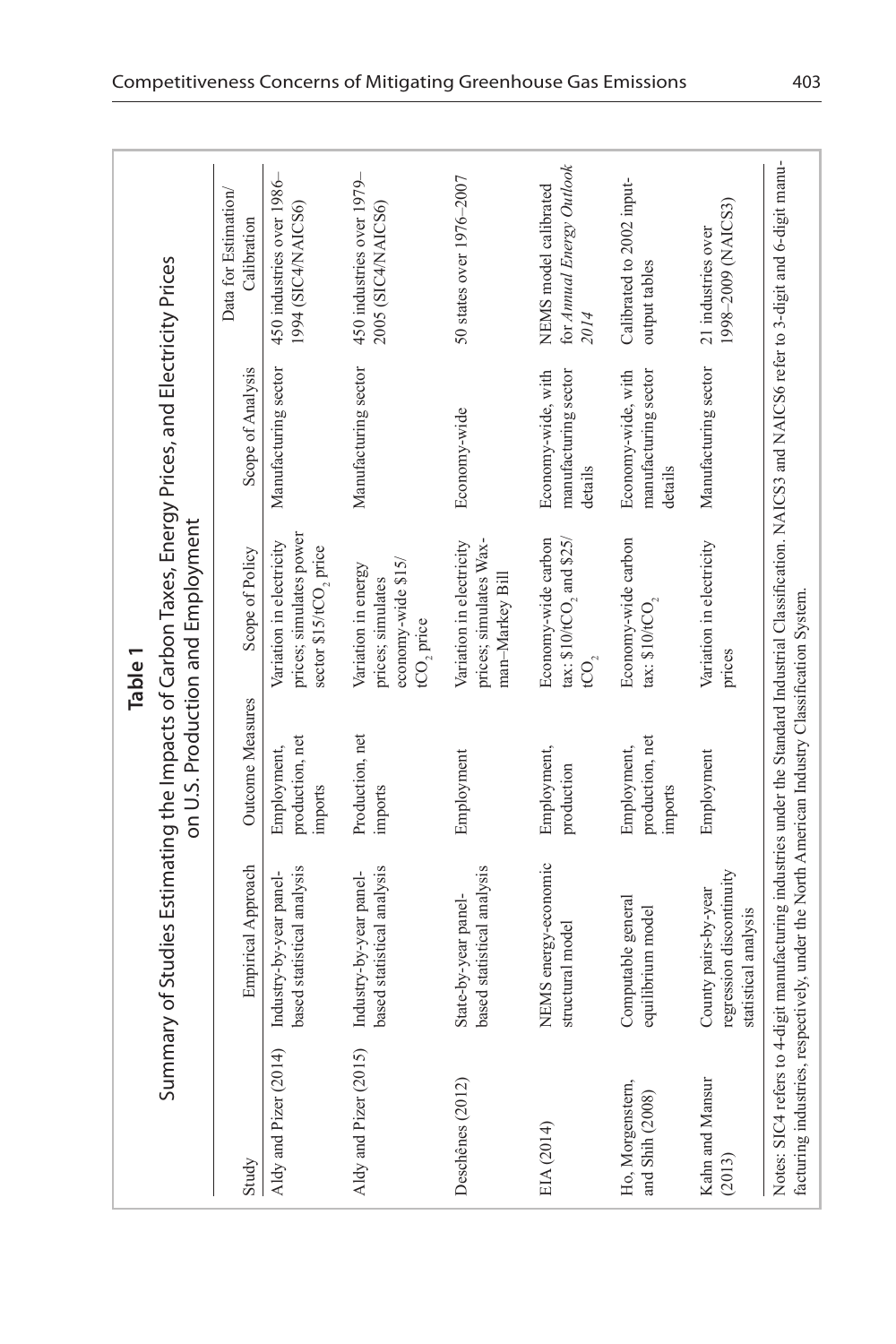| Production Impacts, Competitiveness Effects, and Manufacturing Emissions Leakage of a \$15/tCO , Policy                                                                                                                                                                                                                                                                                                                                                                                                                                                                                                                                                                                                                                                                                                                                                                                                            |                |                              | Table 2                      |                  |                                            |                              |
|--------------------------------------------------------------------------------------------------------------------------------------------------------------------------------------------------------------------------------------------------------------------------------------------------------------------------------------------------------------------------------------------------------------------------------------------------------------------------------------------------------------------------------------------------------------------------------------------------------------------------------------------------------------------------------------------------------------------------------------------------------------------------------------------------------------------------------------------------------------------------------------------------------------------|----------------|------------------------------|------------------------------|------------------|--------------------------------------------|------------------------------|
|                                                                                                                                                                                                                                                                                                                                                                                                                                                                                                                                                                                                                                                                                                                                                                                                                                                                                                                    |                | Gross Production Impacts (%) |                              |                  | Net Production Competitiveness Effects (%) |                              |
|                                                                                                                                                                                                                                                                                                                                                                                                                                                                                                                                                                                                                                                                                                                                                                                                                                                                                                                    | Aldy and Pizer |                              | Ho, Morgenstern,<br>and Shih | Aldy and Pizer   |                                            | Ho, Morgenstern,<br>and Shih |
| Industry                                                                                                                                                                                                                                                                                                                                                                                                                                                                                                                                                                                                                                                                                                                                                                                                                                                                                                           | (2015)         | EIA AEO14                    | (2008)                       | (2015)           | EIA AEO14                                  | (2008)                       |
| Iron and steel                                                                                                                                                                                                                                                                                                                                                                                                                                                                                                                                                                                                                                                                                                                                                                                                                                                                                                     | $-1.8$         | $-2.3$                       | $-0.8$                       | $0 to -0.7$      | $0 \text{ to } -0.9$                       | $0 to -0.3$                  |
| Chemicals                                                                                                                                                                                                                                                                                                                                                                                                                                                                                                                                                                                                                                                                                                                                                                                                                                                                                                          | $-2.3$         | $-0.8$                       | $-0.9$                       | $-0.2$ to $-1.2$ | $-0.1$ to $-0.4$                           | $-0.1$ to $-0.5$             |
| Paper                                                                                                                                                                                                                                                                                                                                                                                                                                                                                                                                                                                                                                                                                                                                                                                                                                                                                                              | $-2.2$         | $-0.4$                       | $-0.2$                       | $-0.1$ to $-0.6$ | $0 to -0.1$                                | $0.0 to -0.1$                |
| Aluminum                                                                                                                                                                                                                                                                                                                                                                                                                                                                                                                                                                                                                                                                                                                                                                                                                                                                                                           | $-3.0$         | $-1.5$                       | $-0.8$                       | $-0.5$ to $-1.3$ | $-0.2$ to $-0.6$                           | $-0.1$ to $-0.3$             |
| Cement                                                                                                                                                                                                                                                                                                                                                                                                                                                                                                                                                                                                                                                                                                                                                                                                                                                                                                             | $-2.8$         | $-1.0$                       | $-0.6$                       | $-0.3$ to $-1.3$ | $-0.1$ to $-0.5$                           | $-0.1$ to $-0.3$             |
| Bulk glass                                                                                                                                                                                                                                                                                                                                                                                                                                                                                                                                                                                                                                                                                                                                                                                                                                                                                                         | $-2.7$         | $-1.0$                       | $-0.6$                       | $-0.3$ to $-1.3$ | $-0.1$ to $-0.5$                           | $-0.1$ to $-0.3$             |
| Manufacturing average                                                                                                                                                                                                                                                                                                                                                                                                                                                                                                                                                                                                                                                                                                                                                                                                                                                                                              | $-0.9$         | $-0.5$                       | $-0.3$                       | $0 to -0.5$      | $0 to -0.3$                                | $0 to -0.2$                  |
| EITE CO, leakage (MMTCO,)                                                                                                                                                                                                                                                                                                                                                                                                                                                                                                                                                                                                                                                                                                                                                                                                                                                                                          |                |                              |                              | $-1.0$ to $-7.0$ | $-0.3$ to $-3.1$                           | $-0.3$ to $-2.4$             |
| CO, Reductions at \$15/tCO,<br>Share of EIA estimated                                                                                                                                                                                                                                                                                                                                                                                                                                                                                                                                                                                                                                                                                                                                                                                                                                                              |                |                              |                              | 0.6 to 4.4       | $0.2 \text{ to } 1.9$                      | $0.2 \text{ to } 1.5$        |
| its \$10/tCO, scenario. Aldy and Pizer (2015) reflects the energy price increase in EIA AEO14 estimated for the interpolation of a \$15/tCO, price. The ranges<br>and Aldy and Pizer (2015). The energy-intensive, trade-exposed (EITE) CO, leakage refers to the industry emissions in the 2010 EIA Manufacturing Energy<br>Notes: EIA AEO14 reflects linear interpolation of the \$10/tCO, and \$25/tCO, scenarios. Ho, Morgenstern, and Shih (2008) reflects linear extrapolation from<br>for the competitiveness effects reflect the industry-specific competitiveness effects estimates in Ho, Morgenstern, and Shih (2008), Aldy and Pizer (2014),<br>Consumption Survey for the iron and steel industry (NAICS 331111, 331112, 3312), chemicals industry (NAICS 325), paper industry (NAICS 322), aluminum<br>industry (NAICS 3313), cement industry (NAICS 327310), and bulk glass industry (NAICS 327211) |                |                              |                              |                  |                                            |                              |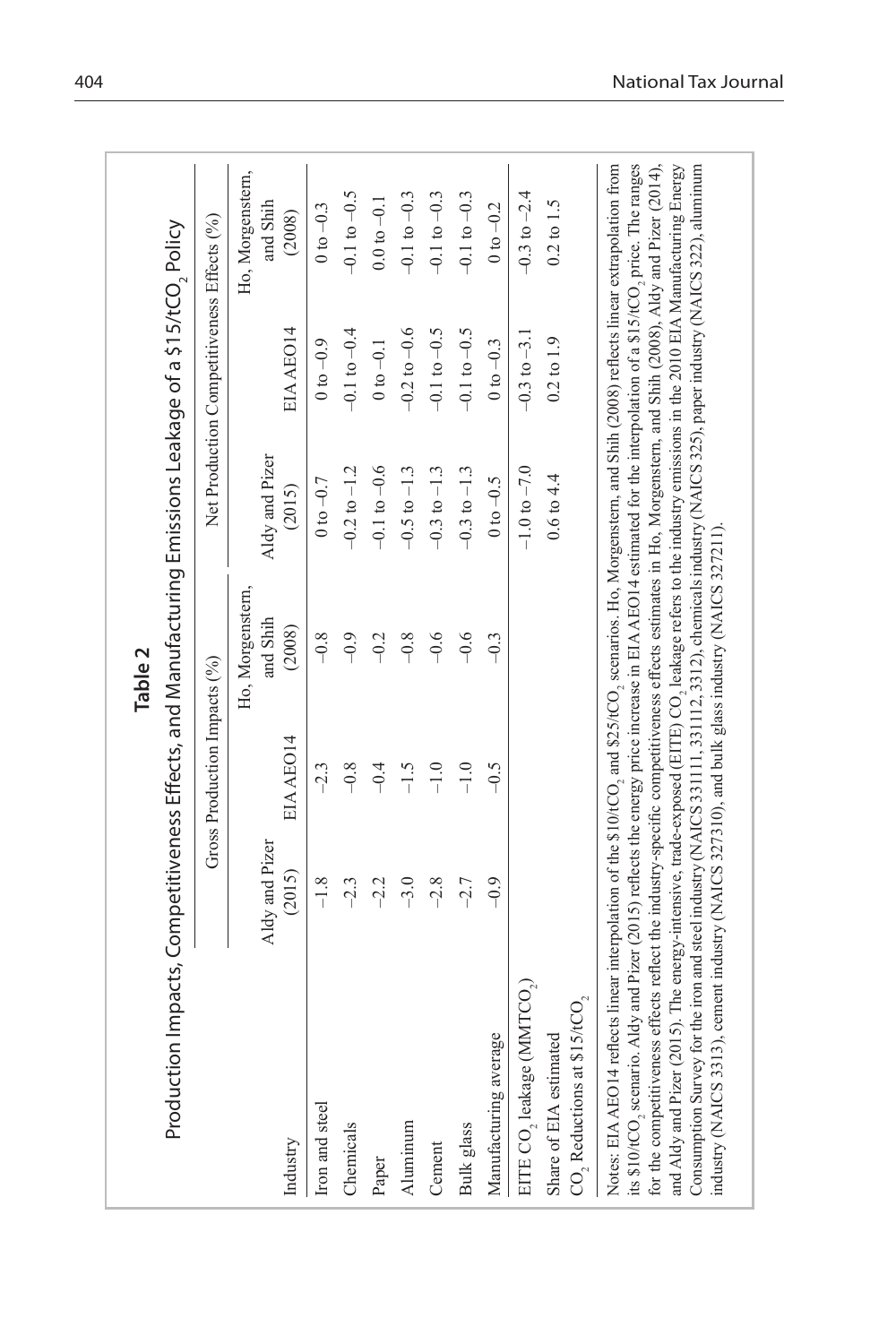|                          |                |                                                                     |                             | Gross Employment Impacts and Net Competitiveness Effects of a \$15/tCO, Policy (%)<br>Table <sub>3</sub>                                                                                                                                                                                                                                                                                                                                                                                      |                  |                                        |                              |                      |
|--------------------------|----------------|---------------------------------------------------------------------|-----------------------------|-----------------------------------------------------------------------------------------------------------------------------------------------------------------------------------------------------------------------------------------------------------------------------------------------------------------------------------------------------------------------------------------------------------------------------------------------------------------------------------------------|------------------|----------------------------------------|------------------------------|----------------------|
|                          |                |                                                                     | Gross Employment Impacts    |                                                                                                                                                                                                                                                                                                                                                                                                                                                                                               |                  | Net Employment Competitiveness Effects |                              |                      |
|                          | Aldy and Pizer |                                                                     | Ho, Morgenstern<br>and Shih | Kahn and Mansur Aldy and Pizer                                                                                                                                                                                                                                                                                                                                                                                                                                                                |                  |                                        | Ho, Morgenstern,<br>and Shih | Kahn and Mansur      |
| Industry                 | (2014)         | EIA AEO14                                                           | (2008)                      | (2013)                                                                                                                                                                                                                                                                                                                                                                                                                                                                                        | (2014)           | EIA AEO14                              | (2008)                       | (2013)               |
| Iron and steel           | $-0.8$         | $-0.4$                                                              | $-0.5$                      | $-5.2$                                                                                                                                                                                                                                                                                                                                                                                                                                                                                        | $0 to -0.4$      | $0 to -0.2$                            | $0$ to $-0.2$                | $0 \text{ to } -2.1$ |
| Chemicals                | $-1.2$         | $-0.3$                                                              | $-9.3$                      | $-1.6$                                                                                                                                                                                                                                                                                                                                                                                                                                                                                        | $-0.1$ to $-0.5$ | $0 \text{ to } -0.1$                   | $0 to -0.1$                  | $-0.1$ to $-0.7$     |
| Paper                    | $-1.5$         | $-0.2$                                                              | $\overline{a}$              | $-4.2$                                                                                                                                                                                                                                                                                                                                                                                                                                                                                        | $-0.1$ to $-0.6$ | $0 \text{ to } -0.1$                   |                              | $-0.2$ to $-1.8$     |
| Aluminum                 | $-0.8$         | $-0.3$                                                              | $-9.5$                      | $-5.2$                                                                                                                                                                                                                                                                                                                                                                                                                                                                                        | $-0.1$ to $-0.3$ | $0 \text{ to } -0.1$                   | $-0.1$ to $-0.2$             | $-0.8$ to $-2.1$     |
| Cement                   | $-0.3$         | $-0.5$                                                              | $-0.3$                      | $-2.1$                                                                                                                                                                                                                                                                                                                                                                                                                                                                                        | $0 to -0.1$      | $-0.1$ to $-0.2$                       | $0 to -0.1$                  | $-0.3$ to $-0.9$     |
| <b>Bulk</b> glass        | $-1.8$         | $-0.5$                                                              | $-0.3$                      | $-2.1$                                                                                                                                                                                                                                                                                                                                                                                                                                                                                        | $-0.2$ to $-0.7$ | $-0.1$ to $-0.2$                       | $0 to -0.1$                  | $-0.2$ to $-0.9$     |
| Manufacturing<br>average | $-0.2$         | $-0.3$                                                              | $\overline{a}$              | $-0.3$                                                                                                                                                                                                                                                                                                                                                                                                                                                                                        | $0 to -0.1$      | $0 \text{ to } -0.1$                   | $0 to -0.1$                  | $0 \text{ to } -0.1$ |
|                          |                | $(2008)$ , Aldy and Pizer, $(2014)$ , and Aldy and Pizer $(2015)$ . |                             | of a \$15/tCO, price. The ranges for the competitiveness effects reflect the industry-specific competitiveness effects estimates in Ho, Morgenstern, and Shih<br>its \$10/tCO, scenario. Aldy and Pizer (2014) and Kahn and Mansur (2013) reflect the electricity price increase in EIA AEO14 estimated for the interpolation<br>Notes: EIA AEO14 reflects linear interpolation of the \$10/tCO, and \$25/tCO, scenarios. Ho, Morgenstern, and Shih (2008) reflects linear extrapolation from |                  |                                        |                              |                      |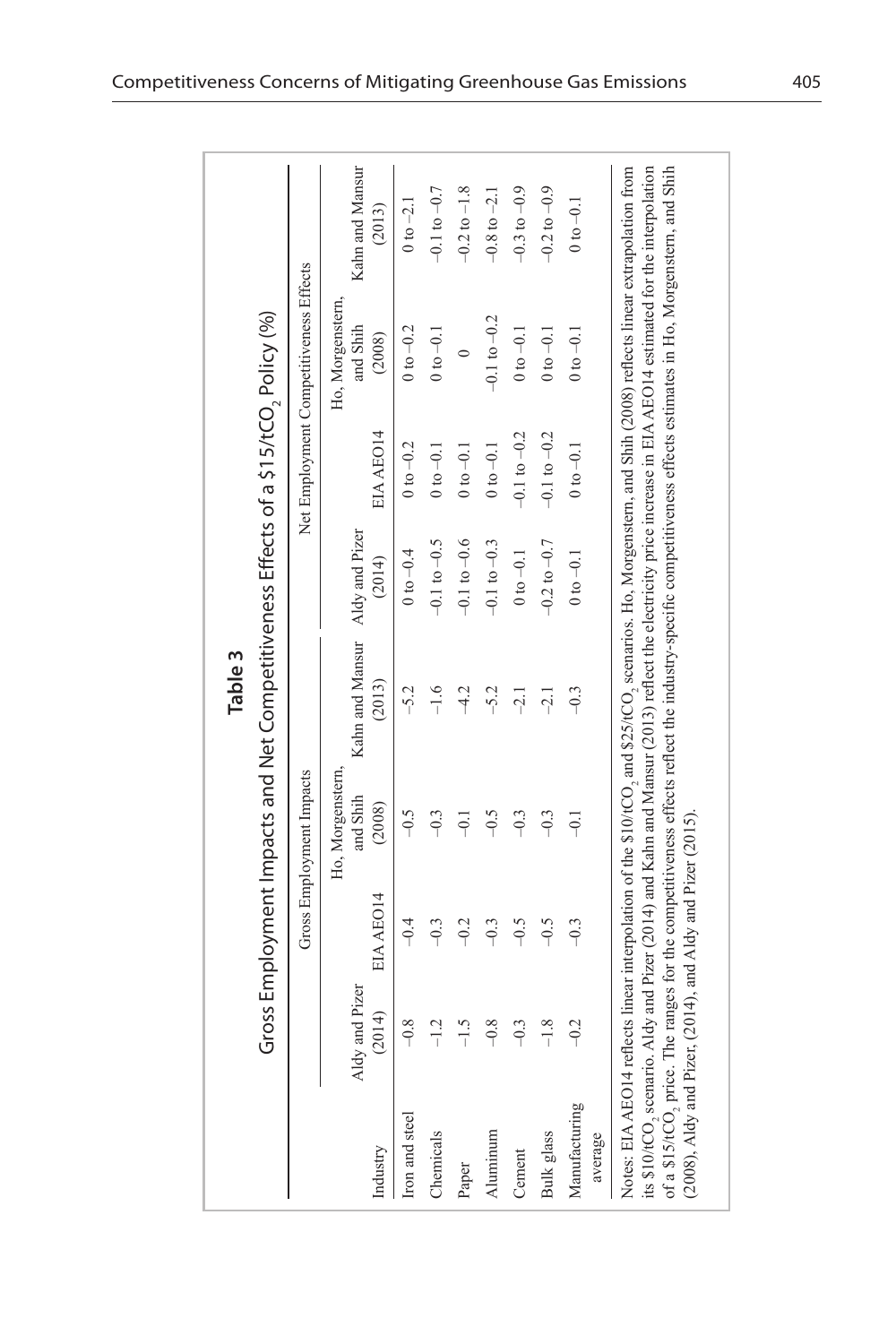competitiveness effects.<sup>5</sup> These competitiveness effects for production can then be used to estimate the emissions leakage by each energy-intensive manufacturing industry, based on the 2010 U.S. EIA Manufacturing Energy Consumption Survey (Agan et al., 2017).

Table 2 focuses on the three studies with production impacts and shows direct effects of a \$15/tCO<sub>2</sub> pricing policy on the order of 2 to 3 percent for most energy-intensive manufacturing industries in the Aldy and Pizer (2015) statistical analysis, but about 1 percent based on the simulation models (EIA, 2014; Ho, Morgenstern, and Shih, 2008). The average production impacts across the entire manufacturing sector are less than 1 percent in all three studies. After accounting for the fact that only some of the decline in production is due to an increase in net imports, the net production effects due to competitiveness are much smaller, ranging from near zero to less than  $\frac{1}{2}$  of 1 percent among the simulation models and generally not much more than 1 percent based on the statistical analysis. These changes in production are consistently small across the three different empirical approaches, in light of the historic volatility in both production and net imports experienced by these industries (Aldy and Pizer, 2015). The environmental impact is quite modest as well, with estimated leakage ranging from about 1 million to 7 million metric tons of carbon dioxide based on Aldy and Pizer (2015), and 3 million metric tons or less based on the simulation models. These impacts represent an economy-wide leakage rate of only a few percentage points based on the estimated emissions reductions of a  $$15/tCO<sub>2</sub>$  pricing policy in EIA (2014).

Table 3 focuses on the employment impacts of pricing carbon, and the results follow a similar pattern as for production. The statistical analyses tend to show larger impacts (as much as several percentage points) than the simulation models (less than  $\frac{1}{2}$  of 1 percent), although most industries would appear to experience a smaller percentage reduction in employment than in production. The Kahn and Mansur (2013) study finds larger-magnitude declines in employment, although it is based on a model that shows that the manufacturing industry with the median energy intensity would witness an increase in employment under an electricity price increase expected with a  $$15/tCO$ <sub>2</sub> pricing policy. The manufacturing-wide employment effects are no more than ⅓ of 1 percent across all four studies, a little less than the economy-wide employment effect of  $\frac{1}{2}$  of 1 percent estimated by Deschênes (2012). The net employment effects due to competitiveness are also quite small, given historic variation in these industries, and are on the order of several tenths of 1 percent for three of the four studies and about 1 to 2 percent in Kahn and Mansur. Given 2014 employment levels in these industries, the competitiveness-related employment impacts aggregated over all energy-intensive manufacturing industries in the simulation models are less than 2,000 jobs and range from about 1,000 to 17,000 jobs for the statistical analyses.<sup>6</sup> The upper bound of

<sup>&</sup>lt;sup>5</sup> The employment analyses are predicated on the assumption that the share of decline in production due to an increase in net imports translates one-for-one to the share of decline in employment due to an increase in net imports.

While Kahn and Mansur show the largest declines in energy-intensive manufacturing employment, their results suggest net employment gains for non-energy-intensive manufacturing.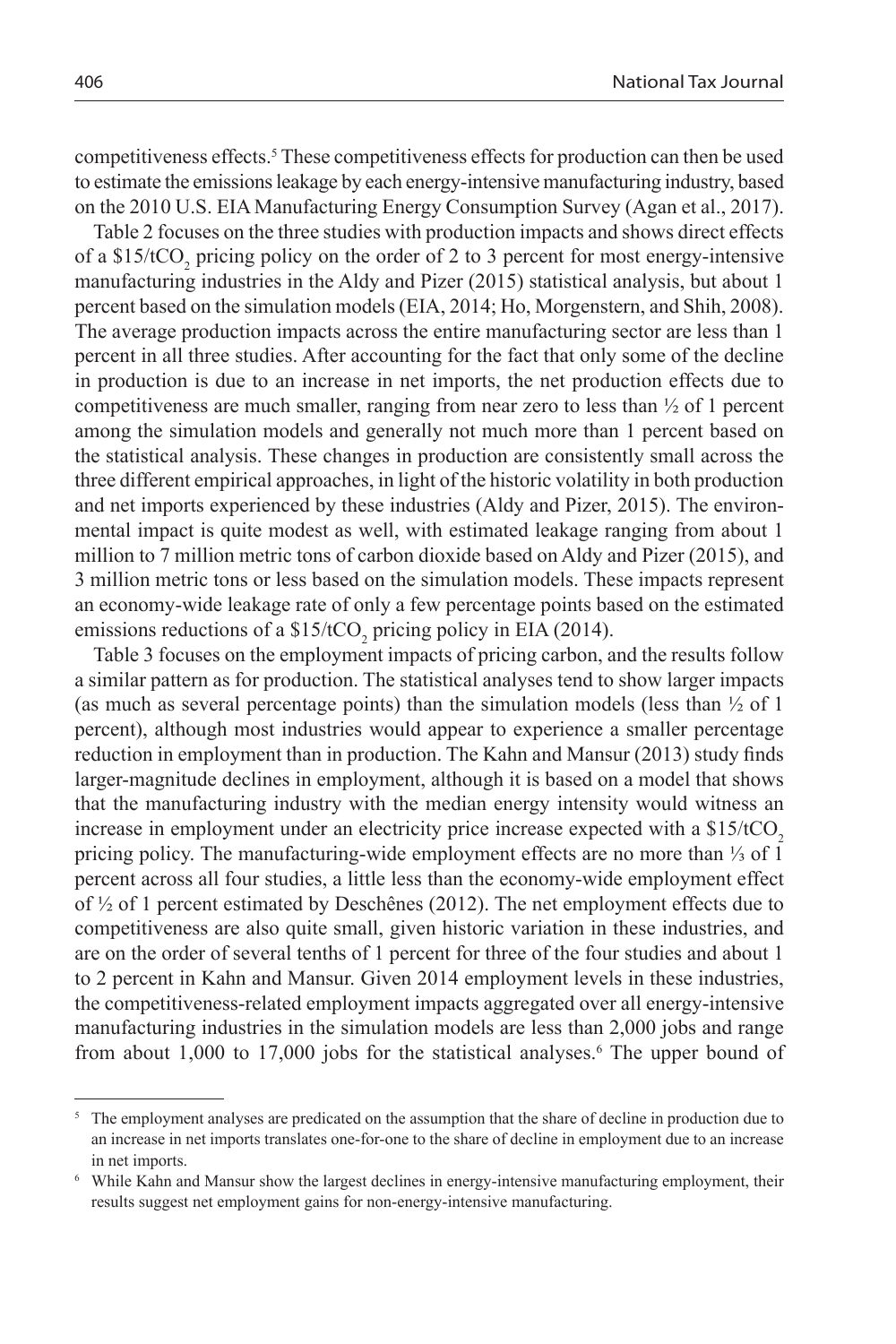competitiveness-related employment job losses for all manufacturing industries is less than 10 percent of the growth in manufacturing employment over 2013–2014.

Across a variety of empirical approaches based on various datasets for calibration and estimation, these five studies suggest fairly small competitiveness-related economic and environmental impacts of a  $$15/1CO<sub>2</sub>$  pricing policy. They also make it clear how the majority of the adverse economic impacts for energy-intensive manufacturing industries reflect declines in domestic consumption, not an increase in net imports.

### **D. Political Risks**

The competitiveness effects of domestic climate policy could pose political risks to the broader carbon pricing policy. If a climate change policy raises energy prices and drives the relocation of manufacturing capacity to developing countries, but does not meaningfully reduce greenhouse gas emissions due to leakage, then business stakeholders could criticize the policy for delivering high costs and causing job loss without environmental benefits. Some environmental advocates who oppose carbon pricing policies may also use the prospect of such an outcome to criticize the domestic policy with the intent of refocusing mitigation efforts on command-and-control regulations.

This illustrates the importance of empirical analysis in informing the political debate on carbon pricing. If the economic and environmental impacts of competitiveness are small, then that has different political implications than if they are quite large. Moreover, stakeholders may conflate, or at least not differentiate between, the competitiveness effects from the domestic consumption impacts described at the end of Section II.A. Empirical analysis could clearly delineate these impacts. Finally, the political dimension of competitiveness suggests that stakeholders could be invited to contribute their own analyses of competitiveness to further enrich and inform the discussion of policy needs, policy design, and subsequent implementation.

# **III. RISKS FROM COMPETITIVENESS POLICIES**

The primary benefit of a well-designed competitiveness policy is that it would mitigate and potentially eliminate the competitiveness risks described in Section II. Nonetheless, competitiveness policies also carry risks, in terms of their potential impacts on the distribution of the benefits and costs of carbon pricing policy, the efficiency of pricing carbon, and international relations in multilateral trade and climate policy contexts.

#### **A. Distributional Risks**

Several policy options for mitigating competitiveness risks involve either the targeted allocation of tax revenue (in the case of a carbon tax or a cap-and-trade with auction program) or the targeted allocation of emissions allowances (in the case of a cap-and-trade program without an auction). For example, the 2009 Waxman– Markey Bill provided energy-intensive trade-exposed manufacturing industries with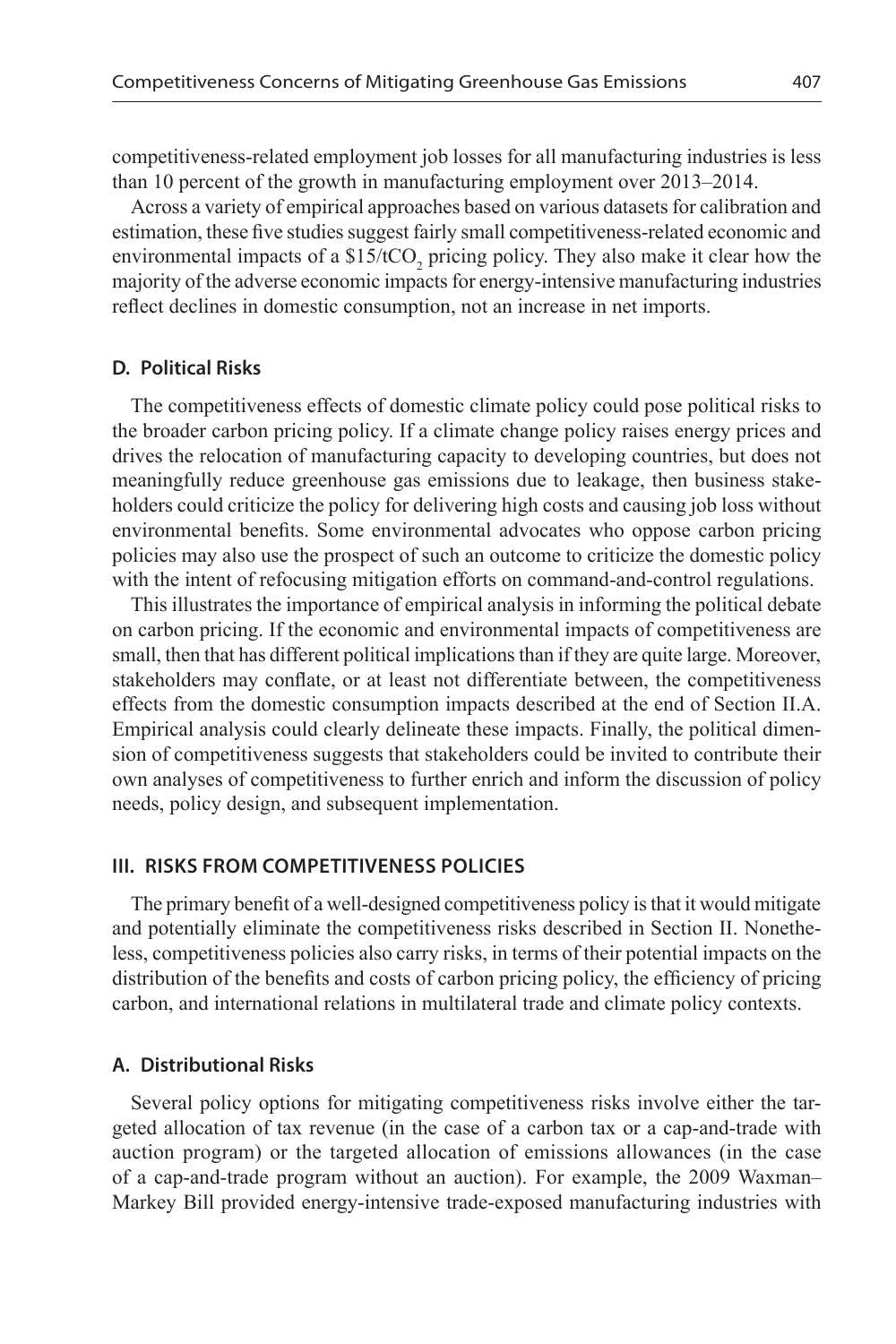free allowances as a function of their production.7 According to EIA (2009) and the Interagency Competitiveness Analysis Team (2009), these output-based allowances corresponded to about \$18 billion in annual value. In a similar fashion, a tax credit premised on output by energy-intensive, trade-exposed industries would direct a fraction of the revenue raised by the carbon tax to targeted industries.

Such policies impose two kinds of distributional risks. First, by dedicating a fraction of revenues to energy-intensive industries, policymakers forgo opportunities for using the revenues for other purposes, such as lowering income tax rates, financing broader tax reform, delivering transfers to low-income households, or supporting energy research and development. Depending on the economic incidence of such targeted support between workers and the owners of the firms, these competitiveness policies may result in a less progressive carbon pricing policy than what could be possible otherwise. Second, the design of targeted support for energy-intensive industries risks being excessively generous. Business stakeholders calling for such targeted support may, as noted earlier, focus on the aggregate impacts of carbon pricing on energy-intensive industries, not simply the competitiveness effect. The economic value of the free allowances set aside in the Waxman–Markey Bill illustrates the potential for excessive compensation. In that case, energy-intensive manufacturing firms would have received emissions allowances valued at \$18 billion in 2014, which would have exceeded the reduction in the value of shipments estimated for energy-intensive industries by EIA (2009) and their increased expenditures on energy. In separate modeling analysis, the Interagency Competitiveness Analysis Team (2009) found that these free allowances would have reduced the marginal production costs for several industries, including chemicals and pulp and paper, even in the presence of a  $$20/tCO<sub>2</sub>$  allowance price.

Establishing the precedent for targeted relief in a carbon pricing program creates a difficult political economy. While economists tend to focus on "triangles" (the social welfare or deadweight loss of a public policy), lobbyists and stakeholders focus on "rectangles" (the potential transfers of economic value or revenues under a public policy). As a result, ad hoc adjustments to policy design, such as the addition of free allowances to refineries as the Waxman–Markey Bill moved through the markup process in committee, can reflect the political influence of stakeholders (Cragg et al., 2013). It can also highlight the challenge in where to draw the line in providing relief, which can further skew the distributional impacts of the carbon pricing policy in favor of energyintensive industries or other influential special interests.

#### **B. Efficiency Risks**

The implementation of competitiveness policies may undermine the economic efficiency of the carbon pricing policy. Targeting economic value to energy-intensive,

In a separate provision, the bill provided free allowances to refineries to address concerns that the envisioned cap-and-trade program would adversely affect these refineries' competitive position.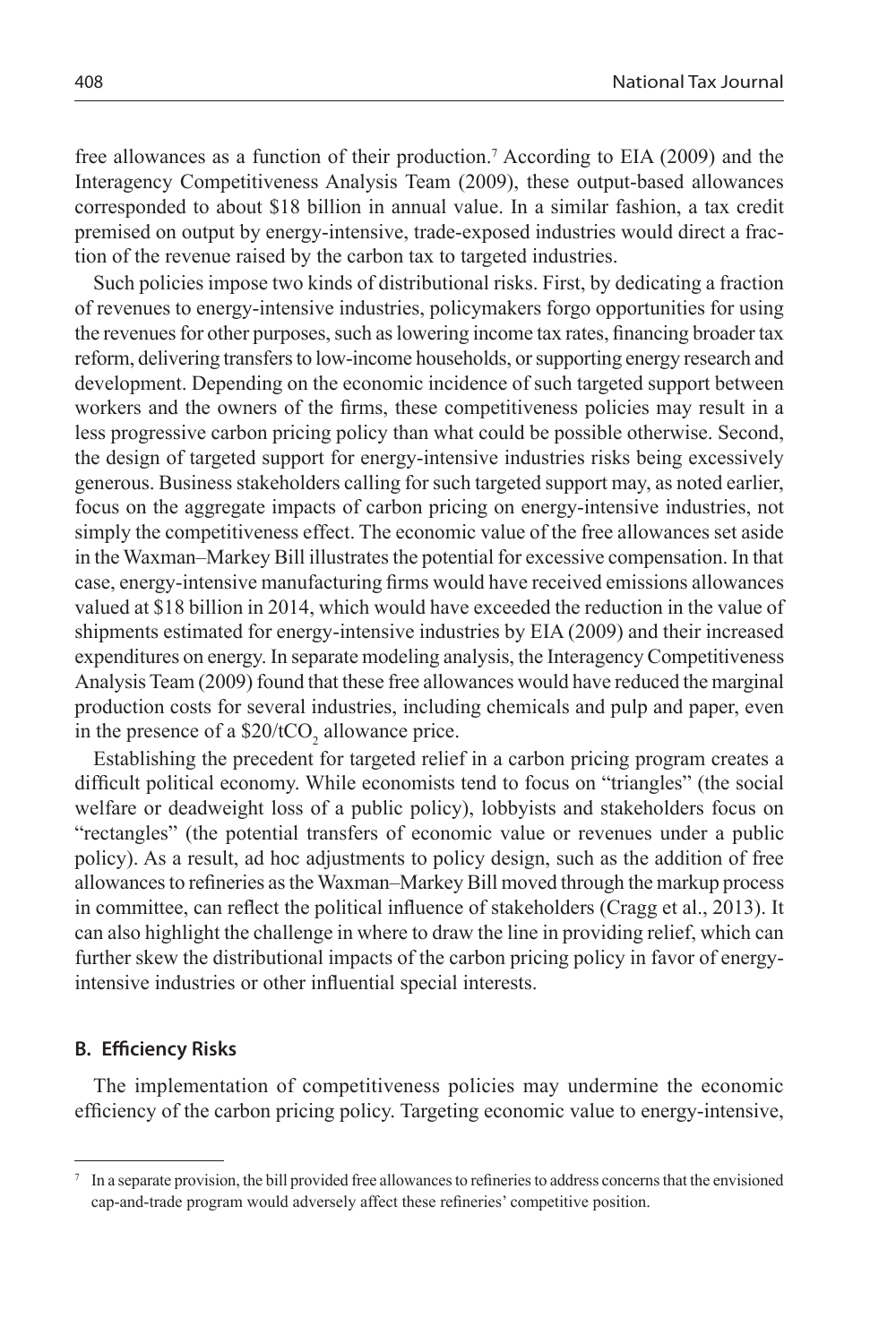trade-exposed firms as a function of their production, through tax credits or free emissions allowances, creates an implicit output subsidy (Fischer and Fox, 2012). The effective carbon price that such energy-intensive firms face is lower than the carbon price set in statute (under a carbon tax) or realized in secondary markets for tradable emissions allowances (under a cap-and-trade program). Households paying more for electricity or gasoline, as a result of the carbon price, would face a higher carbon price than these firms receiving the targeted support. This is inconsistent with a fundamental premise of carbon pricing policies, which is to apply a common carbon price across all emissions sources (or upstream on the carbon content of all fossil fuels) in order to minimize the costs of abating emissions. By delivering heterogeneous effective carbon prices, the output-based competitiveness measures reduce the net social benefits of the carbon pricing policy. Such an approach results in either greater emissions under a carbon tax (since the tax is effectively lowered for energy-intensive firms) or the need for greater abatement by emissions sources that are not targeted with free emissions allowances as a function of their output under a cap-and-trade program, relative to a simple carbon pricing policy without such a competitiveness policy.

The complexity of competitiveness policies could undermine the economic efficiency of the carbon pricing policy (Kortum and Weisbach, 2017). The combination of complex policy design and potentially large economic rents at play creates incentives for firms to exploit the complexity to their advantage. If past competitiveness policies (such as the Waxman–Markey approach to output-based allowance allocations) are any guide, then firms may have incentives for managing and reporting their data in a way that increases their likelihood of receiving the targeted transfers.

The complexity may create opportunities for foreign firms to seek out ways of avoiding the border tariff. For example, firms from "tariff" countries could pursue a transshipping strategy through a third, "nontariff" country. Suppose that the United States imposes a border tax on the carbon content of goods from N countries, but exempts firms based in the European Union (EU) from the border tax because of the EU's Emissions Trading System. Firms in these N countries could increase exports to the EU, and EU-based firms in the same industries could send more of their goods to the United States (instead of for their domestic markets). The implementation of the border tax also raises questions on how to evaluate the policies in other countries (Aldy and Pizer, 2016; Agan et al., 2017). How should the U.S. border tax account for the fact that some electricity sources in a given country are zero-carbon (e.g., hydropower in China) and some sources are carbon-intensive (e.g., coal-fired power in China) even in the presence of a domestic emissions mitigation program in that country? Given the heterogeneity in national emissions goals and domestic mitigation programs under the United Nations Framework Convention on Climate Change (UNFCCC) Paris Agreement, how would the United States determine whether energy-intensive manufacturers in other countries face "comparable" carbon pricing to a U.S. carbon tax? How would this assessment be affected by volatility in currency exchange rates or by high-frequency volatility in the prices of emissions allowances in those countries that implement a cap-and-trade program (such as the EU and China)?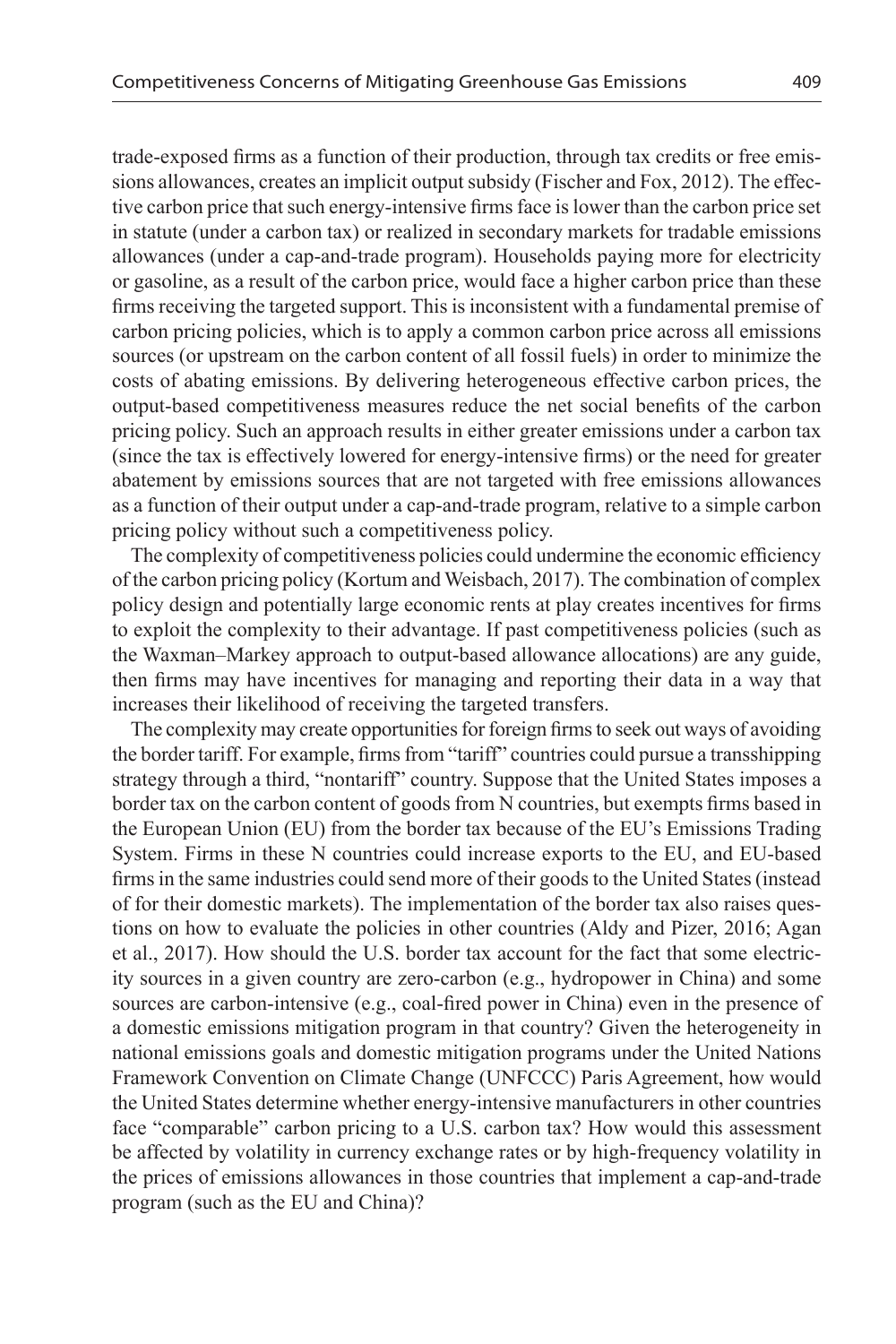Finally, the prospect of border tax adjustments could elicit adverse reactions from trade partners. Trade partners could respond by imposing import tariffs on U.S. goods, which would adversely affect the manufacturers of those goods. This would serve as an additional domestic cost of the carbon pricing regime for the given emissions reductions associated with the policy.

# **C. International Relations Risks**

As Trachtman (2017) explores in detail, there are potential legal risks under the WTO with several of the competitiveness policies that policymakers may consider. Some trade policy experts have reservations about a border tax adjustment — even if it can be crafted in a WTO-consistent manner — because of the potential diplomatic and political ramifications for the relatively fragile ongoing trade negotiations. Some of the more contentious issues in the WTO fall along a developed-developing country divide, and some developing countries would perceive a border tax adjustment as targeting their export industries.

If a border tax adjustment is found to be inconsistent with the WTO, then that creates another set of problems for the United States. It would require modifications, if not elimination, of the border tax adjustment unless the United States is willing to bear the countervailing duties that would be imposed on U.S. exports. The political economy of such countervailing duties would make it unlikely that the United States would continue with its border tax adjustment under such a finding. Moreover, an adverse WTO finding harms the U.S. reputation in trade talks by illustrating how the United States uses trade law to protect its domestic manufacturing. This would especially be the case if the border tax adjustment appears to be designed to protect domestic industry rather than designed to protect the environment.

Competitiveness policies may also spur a backlash in the international climate negotiations. In particular, a border tax adjustment could draw the ire of China and India, among other countries. In recent years, China and India have unsuccessfully advocated for prohibitions on such trade measures in the annual United Nations climate talks.<sup>8</sup> The prospect of its exports facing a border tax adjustment could cause China to reconsider its recent cooperation with the United States, evident in their November 2014 and September 2015 bilateral policy announcements.<sup>9</sup> Some developing countries may also argue that a border tax adjustment imposes an unfair burden on their exports, given what they view as the United States' unique contribution to and responsibility for climate change.

<sup>8</sup> For example, the December 5, 2015, draft text of the Paris Agreement included a bracketed paragraph stating that "[d]eveloped country Parties shall not resort to any form of unilateral measures against goods and services from developing country Parties on any grounds related to climate change" (paragraph 17, FCCC/ADP/2015/L.6/Rev.1). This bracketed text did not secure consensus of the negotiators and was dropped from the final version.

<sup>9</sup> See https://www.whitehouse.gov/the-press-office/2014/11/11/us-china-joint-announcement-climate-change and https://www.whitehouse.gov/the-press-office/2015/09/25/us-china-joint-presidential-statement-climatechange.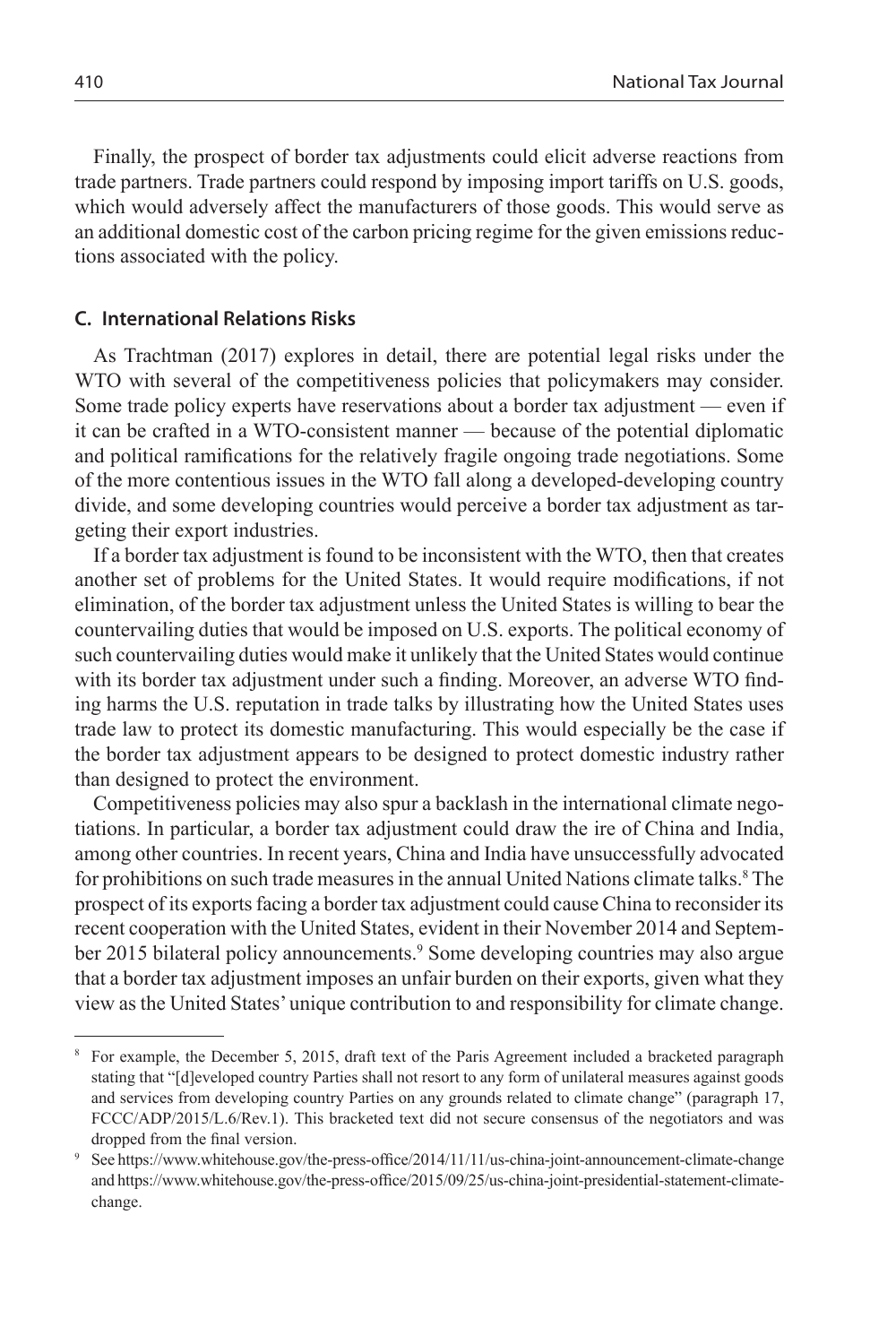On the other hand, the prospect of a border tax adjustment could create the incentive for U.S. trade partners to step up and implement their own domestic emissions mitigation programs. Chinese government officials have been aware of the U.S. concerns regarding competitiveness and climate policy for quite some time. With China's pilot cap-and-trade programs setting the foundation for nationwide expansions later this decade, China is pursuing a domestic carbon pricing policy that could exempt its exports from a border tax adjustment. The outstanding question is whether a border tax adjustment becomes the norm in countries with domestic carbon pricing policies, or whether it serves as the stick, rarely used, to encourage substantial emissions mitigation programs among trade partners.

Let me close by noting that the first-best approach to addressing competitiveness one that avoids these distributional, efficiency, and international relations risks — is the effort focused on securing meaningful domestic climate policies among all trade partners in multilateral climate negotiations. If all trade partners impose a common carbon price on their businesses' emissions, this would eliminate the price gap that drives the competitiveness effects. The December 2015 Paris Agreement includes emissions mitigation contributions from nearly 190 countries, as well as a process by which countries will update their domestic programs and goals periodically, which serves as the first meaningful, truly global step to ensure mitigation efforts among all trade partners. The challenge going forward will be in designing a system of transparency that can permit the comparability of these mitigation efforts in a way that can clearly identify whether the no-competitiveness effects outcome of a common effective carbon price has been realized (Aldy, 2014; Aldy and Pizer, 2016).

#### **IV. FRAMEWORKS FOR EVALUATING COMPETITIVENESS POLICIES**

Sections II and III have provided the foundation for framing policy evaluation. Section II highlighted the potential economic, environmental, and political risks associated with the competitiveness effects of domestic carbon pricing policy. The studies employing structural models and statistical analyses find relatively modest economic and environmental impacts from the competitiveness effects resulting from unilateral domestic emissions mitigation policies. Nonetheless, competitiveness policies that can reduce or eliminate these impacts, as noted at the beginning of Section III, would deliver societal benefits and remove one political rationale for opposing carbon pricing. Competitiveness policies carry their own risks, and these may result in meaningful economic, political, and diplomatic costs. Within this context, I offer two frameworks by which policymakers, stakeholders, analysts, and the public could evaluate competitiveness policies.

#### **A. Social Welfare Framework**

One could employ a standard framework for assessing the benefits and costs of the policy options. The objective under this approach would be to choose the competitiveness policy that maximizes social welfare (i.e., net social benefits). This would begin with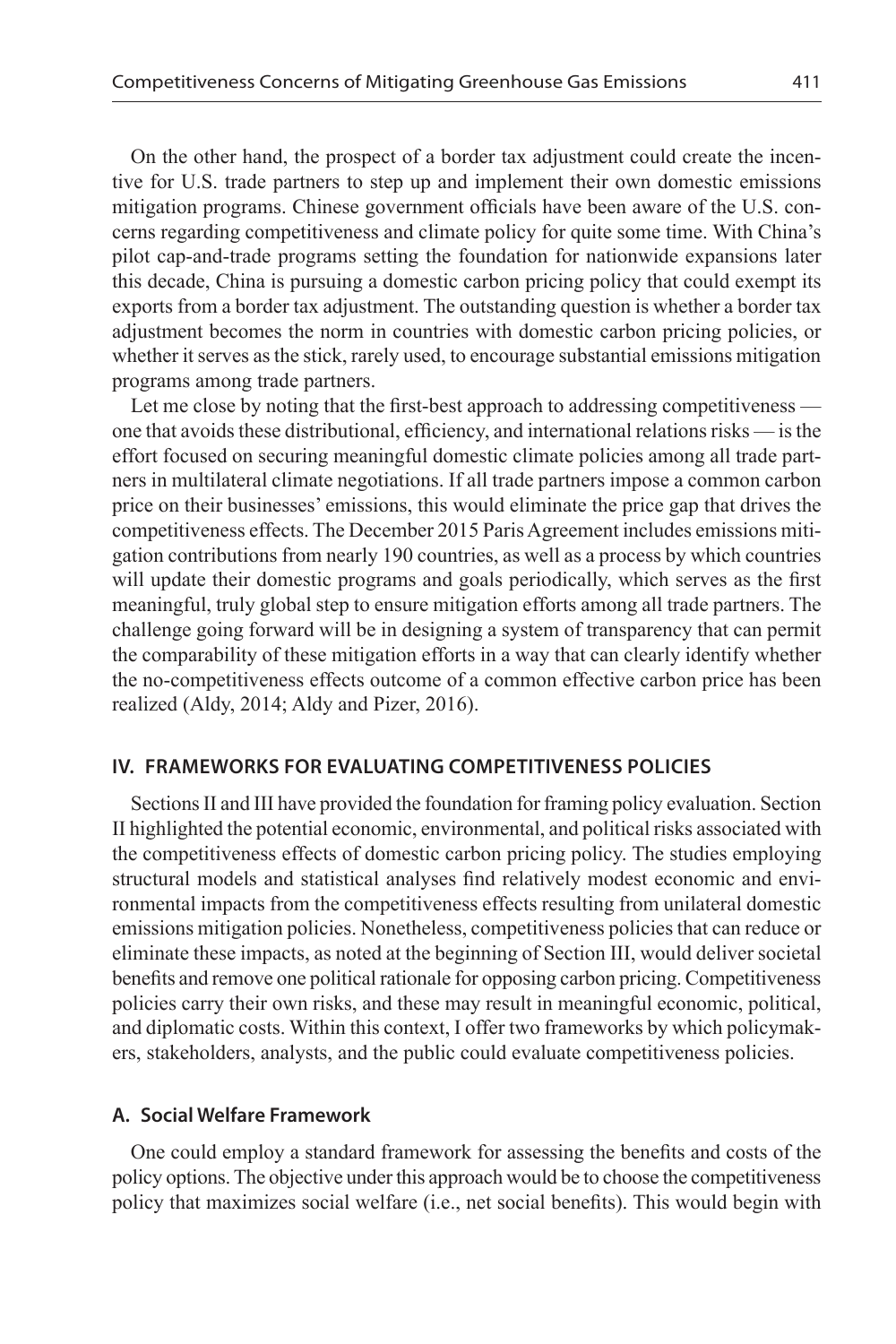a clear description of the public policy problem and rationale for policy intervention. The prospect of insufficient multilateral coordination in designing and implementing domestic climate programs could result in a carbon price differential between the United States and its trade partners. The subsequent competitiveness effects could take the form of economic costs — through trade channels as evident in changes in net imports and reduce environmental benefits via emissions leakage. Thus the policy problem is narrower than industries bearing costs under a carbon pricing policy.

The benefits of competitiveness policies will reflect two factors. First, the magnitude and timing of competitiveness effects will be a function of the carbon price gap the differential between the domestic carbon price and the carbon price prevailing in trade partners' economies. An array of structural models and statistical models in the peer-reviewed literature can produce estimates of the economic and emissions impacts resulting from competitiveness pressures. These estimated impacts represent the baseline or "no competitiveness policy" counterfactual by which to assess the impacts of each of the policy options. The second factor is the assessment of the efficacy of a given policy option. Again, some of the existing modeling tools can be used to estimate the impacts of competitiveness policies. These would account for how the policy design may impact not only competitiveness but also other emissions- or economicrelated outcomes. For example, an output-based tax credit or rebate would subsidize production, as noted earlier, and thus the policy's impact on reducing net emissions may be smaller than an alternative instrument that does not subsidize the production margin.

By definition, such tools simplify the economic and policy environment in order to model the response to a policy intervention. One of the key simplifications lies in the institutional design of the policy instrument. For example, most structural models that can be used to evaluate competitiveness effects and competitiveness policies are set up to have a single, representative "energy-intensive" industry (e.g., see the models summarized in Böhringer, Balistreri, and Rutherford, 2012).<sup>10</sup> In this case, a government policy to target an output-based tax credit or a border tax adjustment for energy-intensive industries would appear, in the model, to map one-to-one with energy-intensive industries. How policymakers identify firms eligible for tax credits — especially if some of their activities fall into traditionally classified energy-intensive industries, while other activities do not — or industries to be covered by a border tax adjustment is subject to political discretion over eligibility criteria that could substantially alter the policy's breadth, costs, and benefits (Agan et al., 2017). Yet these kinds of details are too specific to be represented well in most models.

This note of caution about the institutional design motivates serious consideration of basic principles of tax policy, especially with respect to administrative simplicity and feasibility. A complex competitiveness instrument may be costly and difficult for

<sup>&</sup>lt;sup>10</sup> In contrast, see Fischer and Fox (2012) and International Competitiveness Analysis Team (2009) for analyses that illustrate the implications of disaggregating the representation of energy-intensive industries in an economic model.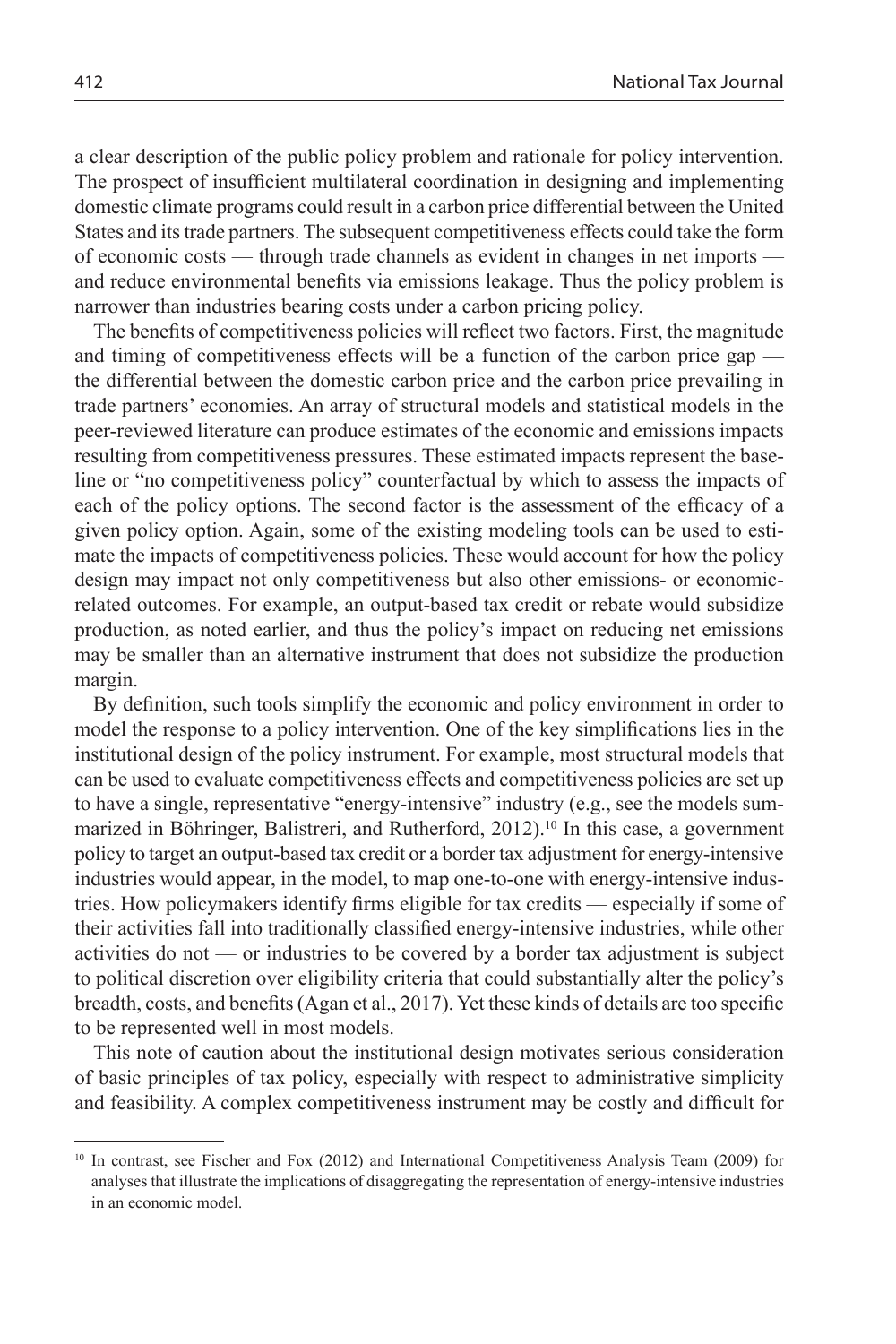the government to enforce, as well as confusing for businesses to operate under. If a complicated instrument spurs two otherwise similar businesses to pursue alternative strategies — because their managers interpret the policy differently — then this is likely to lower social welfare. Complex instruments also provide potential opportunities for firms to exploit unintended provisions or loopholes, and these unexpected actions could also lower social welfare. A simple, transparent policy instrument is more likely to be implemented as intended and to deliver on the anticipated outcomes.

In this framework, policymakers will also need to consider the potential costs of the competitiveness policy. For example, an output-based tax credit will require the government to raise revenues in order to finance the policy. Revenue raising typically occurs through the tax code in a way that distorts the returns to capital and labor. The administration of the policy will also impose some costs on the government, as well as on those participating under the policy (such as the costs of recordkeeping and reporting). These costs could be explicitly accounted for, quantified, and weighed against the benefits of the policy.

Two risks of competitiveness policies, however, may not fit neatly into a benefit–cost framework. First, the trade policy risks, in terms of potential violations of obligations under the WTO and broader reputational impacts, may be difficult to quantify or monetize. Some policymakers with a strong preference for protecting American trade policy interests may want to impose a constraint on the analysis, such as permitting consideration of only those policy options viewed as "highly likely" to be consistent with trade law. Other policymakers may be willing to bear trade policy risks for a competitiveness policy that delivers quite significant economic and environmental benefits. Thus a policy option with large net social benefits would be acceptable to these policymakers even if the policy suffered meaningful trade policy risks.

Second, the distributional impacts of the policy options may be quite important to policymakers but have no bearing on the aggregate net social benefits estimate. The analysis of the benefits and costs could be used to explicitly characterize the distribution of impacts of the policy options. Consideration of distributional impacts could be permitted under a "soft" benefit–cost rule, similar to what executive branch regulatory agencies use in determining whether the benefits "justify" the costs in major regulations.<sup>11</sup> Indeed, such distributional analysis is called for (although not frequently conducted) as a part of regulatory review of major regulations in the executive branch (Robinson, Hammitt, and Zeckhauser, 2014).

This social welfare framework shares much in common with how the federal government evaluates alternatives under consideration in regulatory policy. The distinction here is that such a framework could be quite usefully applied to policy options that would likely be under consideration at the legislative stage. While the timing, with respect to the policy process, is different, it is otherwise quite similar to how the government assesses the benefits and costs of options in order to inform regulatory decision-making.

<sup>11</sup> See Executive Order 12866, Section 1(b)(6). Internet: https://www.regulations.gov/docs/EO\_12866.pdf.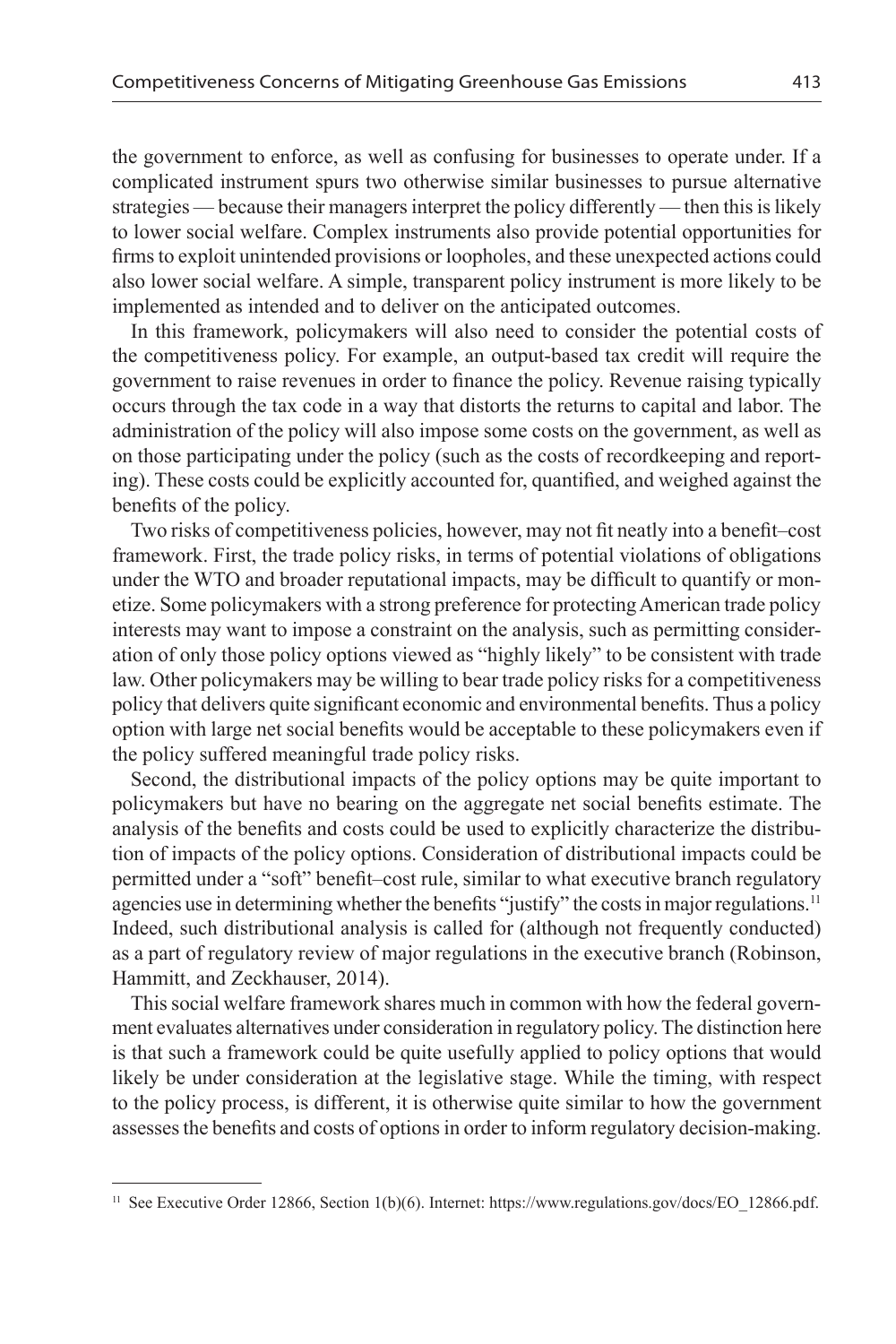#### **B. Political Economy Framework**

As an alternative approach, one could employ a political economy framework based on the premise that a new carbon pricing policy can elicit sufficient support in Congress and the White House only if the proposed competitiveness policy is part of a bill. In this case, the objective is a somewhat more vague political revealed-preference standard. If a carbon pricing regime featuring a competitiveness policy secures enough votes in each chamber of Congress and the signature of the president, then the political process effectively reveals its preference for this option. It is possible that several policy options could satisfy the standard of ensuring passage of the carbon pricing legislation. Let us consider a constrained political revealed preference objective that chooses the policy option that minimizes the risks of social welfare loss, adverse distributional outcomes, and trade law challenges, while resulting in the passage of the carbon pricing legislation. It is also possible that, depending on the weights one assigns to each of these constraints, a unique policy option that satisfies all of the constraints may not exist.

This framework explicitly acknowledges the nature of the political process that determines what bills become law. Moreover, it recognizes that competitiveness effects are more of a political issue than an economic issue or, as noted earlier, an issue of distribution of rents (i.e., allocating the rectangles instead of minimizing the size of the deadweight-loss triangles). As the various modeling and statistical analyses described previously indicate, the magnitude of competitiveness effects is fairly small. The estimated increase in net imports under unilateral carbon pricing appears to be dwarfed (by at least one order of magnitude) by the annual variation in net imports for energyintensive industries (Aldy and Pizer, 2015), suggesting that other economic forces play a much larger role than energy prices in the evolution of trade in manufactured goods. Instead of trying to design the policy that maximizes net social benefits — when the benefits are likely to be relatively modest in comparison with the carbon pricing policy as a whole — this framework would focus on how to use competitiveness policy to leverage sufficient support for a meaningful legislative carbon pricing policy (Fischer and Fox, 2011).

While I have expressed the objective of this political economy framework as one that should be constrained by consideration of the potential downside risks of competitiveness policy, it is important to note that the political process could impose such constraints anyway. For example, some members of Congress, who have a strong preference for complying with our trade policy obligations, may support a carbon pricing bill so long as it does not weaken U.S. positions in trade negotiations or undermine the U.S. reputation in trade law. As a corollary to this, any competitiveness policy that imposes burdens on imports but cannot demonstrate environmental benefits may draw the ire of protrade politicians because of concerns that this would increase the likelihood that another country could successfully challenge the border tax adjustment before the WTO (Agan et al., 2017; Trachtman, 2017). Alternatively, some politicians may emphasize returning revenue from a carbon tax to families. They may not find appealing the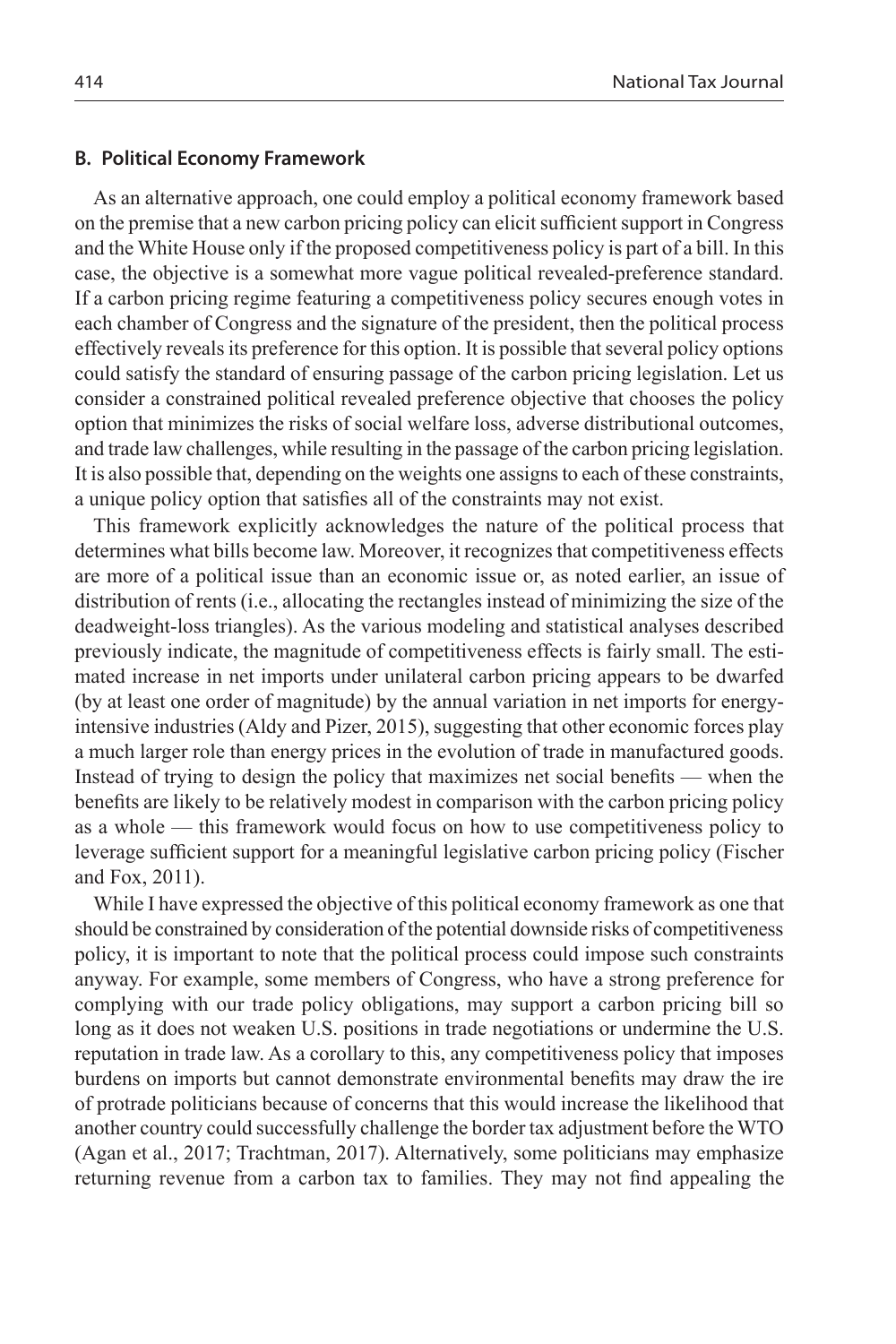distributional implications of an output-based tax credit (what these politicians may describe as "corporate welfare") that reduces the potential transfers to families.

Consider the political economy of competitiveness policy in the context of tax reform. A number of analysts have suggested pairing a carbon tax with tax reform (e.g., Aldy, 2013, 2016; Morris, 2013), and some analysts have argued that corporate tax reform financed, at least in part, by a carbon tax could elicit bipartisan political support (Taylor, 2015). Lowering the corporate income tax rate may offset some or all of the costs borne by a firm in complying with a carbon tax. This will depend on the nature of the change in corporate tax rates — such as an across-the-board cut versus tailored cuts, as well as changes to other corporate tax provisions — and the effective carbon intensity of a given firm's production. Even if a lower corporate tax rate could benefit most firms, each individual firm and even small groups of firms (e.g., the steel industry or the cement industry) may have little interest in advocating for a broad, across-the-board cut in corporate tax rates that would benefit a large group of firms (e.g., Olson, 1971).

Moreover, as Stigler (1971) notes, firms may not support direct subsidies if they cannot effectively limit who receives the subsidies, and an across-the-board cut in the corporate income tax rate would fall in this category. Likewise, expanding support for energy-intensive trade-exposed manufacturing to a broader set of industries — such as all manufacturing or more — would likely lose the interest and advocacy of the most energy-intensive industries (and their workers). The prospect that broader eligibility for output-based tax credits could result in a smaller tax credit would weaken the rationale for any individual firm or industry to advocate for it. A narrowly designed instrument, such as competitiveness policy for energy-intensive, trade-exposed industries, which are a relatively small group of industries and firms, could receive focused and intense political support from business and labor interests, which would make it a necessary element of any final carbon tax legislation.

Such a political economy framework could still benefit, nonetheless, from the kinds of analysis that would be undertaken under the social welfare framework. While this analysis would not feed into a net social benefits calculus, it could play an important role in informing politicians, stakeholders, and the public about the likely impacts of various competitiveness policy options. Transparency about the impacts of these options may increase the likelihood that the political process selects the policy option that minimizes the potential downside risks of competitiveness policy while delivering on passage of the broader carbon pricing legislation.

#### **V. CONCLUSIONS**

Domestic carbon pricing policies may create a carbon price gap in which U.S. firms face a higher price on carbon than their competitors located in other countries. This carbon price differential could drive adverse competitiveness effects in the United States, such as higher net imports, lower production among energy-intensive industries, and job loss. Moreover, such competitiveness effects could also undermine the primary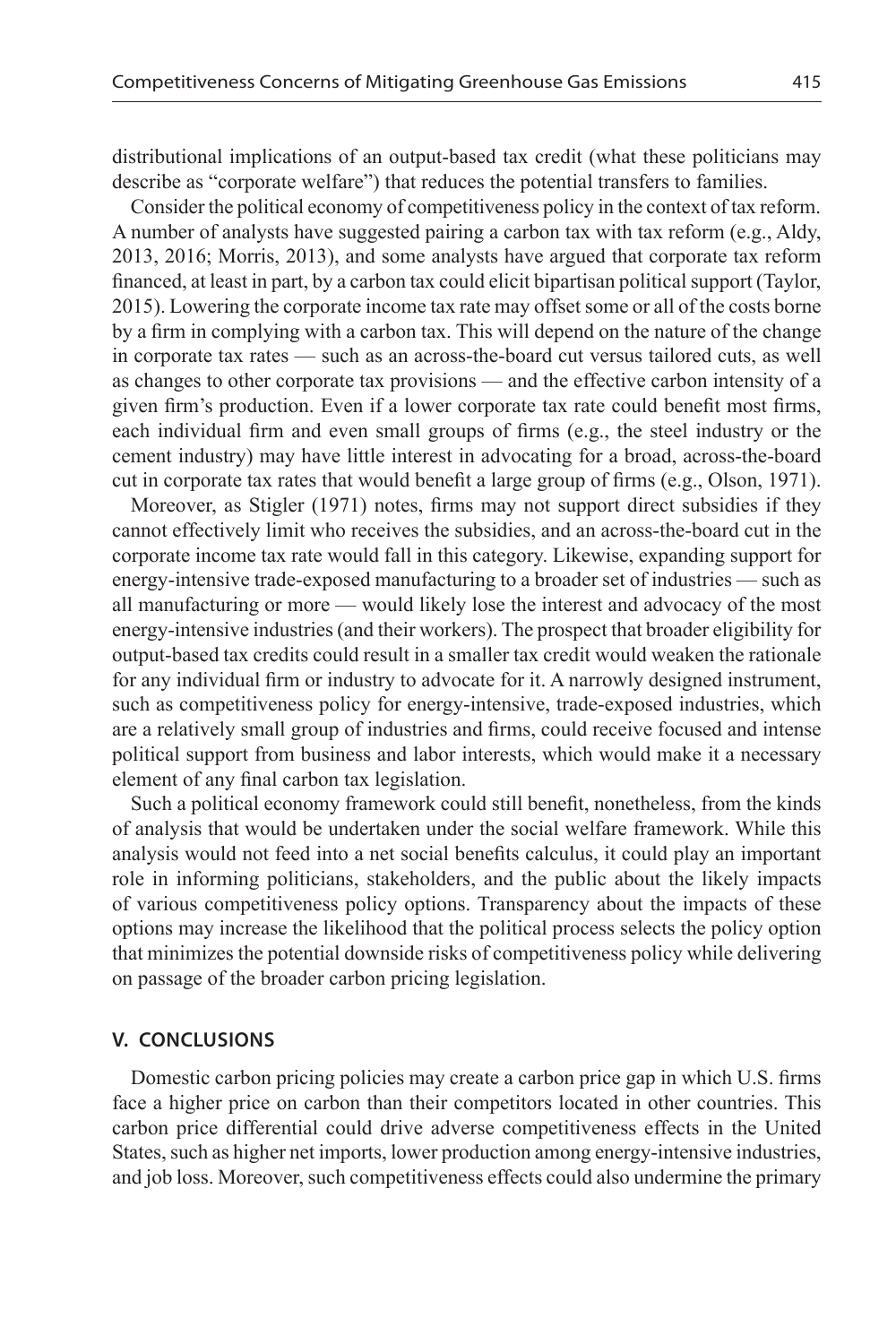motivation of carbon pricing — reducing greenhouse gas emissions — through emissions leakage as emissions-intensive activities shift to unregulated foreign markets. Imposing costs and job loss in manufacturing industries with diminished environmental benefit could weaken political support for carbon pricing.

Policymakers may choose among a variety of competitiveness policy options intended to mitigate these adverse outcomes. A border tax adjustment or an output-based tax credit (effectively a subsidy for production) could address competitiveness effects. Such approaches, however, also carry potential risks. They may result in less favorable distributional outcomes, undermine cost-effectiveness and economic efficiency, and raise risks in international trade and multilateral climate negotiations.

In this paper, I have reviewed competitiveness risks and the risks posed by competitiveness policies. Drawing on a large and growing economic simulation modeling and statistical analysis literature, I have shown that the economic and environmental impacts of competitiveness appear relatively modest, especially in light of the political attention often focused on this issue. Given the empirical research, I have proposed two frameworks by which policymakers could evaluate competitiveness policy options. First, one could weigh the benefits and costs of various options with the aim of maximizing net social benefits. Second, one could focus on political revealed preference, whereby the objective is to select the policy option that ensures passage of the broader carbon pricing bill in Congress (and subsequent signing into law by the president). Rigorous policy analysis could play an important role in each of these frameworks, and in fact, some policymakers and politicians may prefer to maximize net social benefits of a competitiveness policy subject to its enabling the legislative success of the carbon pricing policy.

#### **ACKNOWLEDGMENTS**

Alan Fox, Gib Metcalf, Kath Rowley, and participants at a Resources for the Future workshop provided excellent comments on an earlier draft.

#### **DISCLOSURES**

The author has received financial support for this research from Resources for the Future. The author has no financial arrangements that might give rise to conflicts of interest with respect to the research reported in this paper.

# **REFERENCES**

Agan, John, Wesley Look, Joseph E. Aldy, and Gilbert E. Metcalf, 2017. "Evaluating Policy Design Options of a Carbon Border Tax Adjustment." Harvard Kennedy School Working Paper. Harvard University, Cambridge, MA.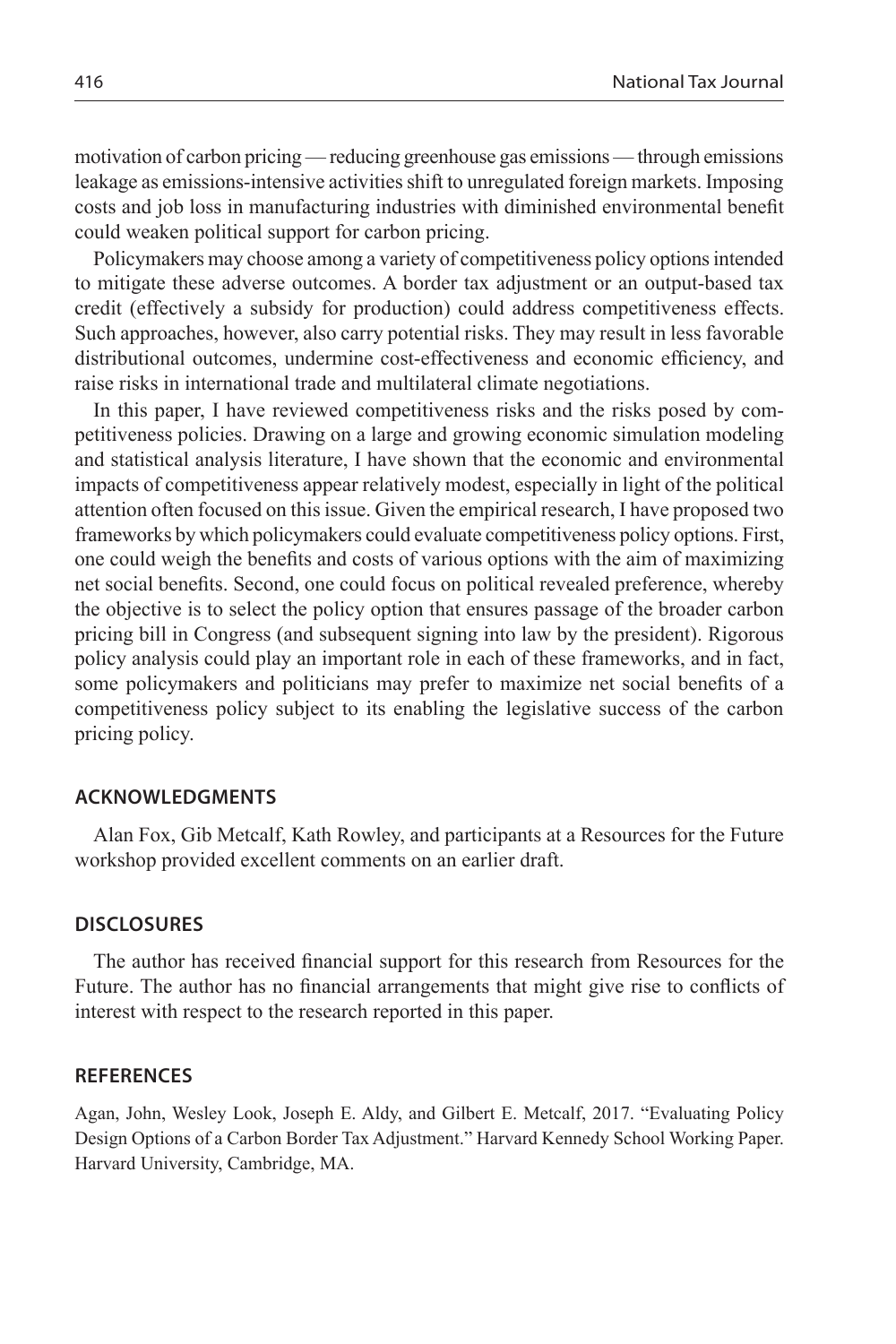Aldy, Joseph E., 2009. "Comment." In Brainard, Lael, and Isaac Sorkin (eds.), *Climate Change, Trade, and Competitiveness: Is a Collision Inevitable?*, 83–91*.* Brookings Institution Press, Washington, DC.

Aldy, Joseph E., 2013. "The Case for a U.S. Carbon Tax." *Oxford Energy Forum* 91, 13–16.

Aldy, Joseph E., 2014. "The Crucial Role of Policy Surveillance in International Climate Policy." *Climatic Change* 126 (3), 279–292.

Aldy, Joseph E. 2016. "Long-term Carbon Policy: The Great Swap." Paper produced for the Progressive Policy Institute, Washington, DC. http://www.progressivepolicy.org/wp-content/ uploads/2016/11/The-Great-Swap.pdf.

Aldy, Joseph E., and William A. Pizer, 2009. "The Competitiveness Impacts of Climate Change Mitigation Policies." Prepared for the Pew Center on Global Climate Change, Arlington, VA.

Aldy, Joseph E., and William A. Pizer, 2014. "The Employment and Competitiveness Impacts of Power-Sector Regulations." In Coglianese, Cary, Adam M. Finkel, and Christopher Carrigan (eds.), *Does Regulation Kill Jobs*, 70–88. University of Pennsylvania Press, Philadelphia, PA.

Aldy, Joseph E., and William A. Pizer, 2015. "The Competitiveness Impacts of Climate Change Mitigation Policies." *Journal of the Association of Environmental and Resource Economists* 2 (4), 565–595.

Aldy, Joseph E., and William A. Pizer, 2016. "Alternative Metrics for Comparing Domestic Climate Change Mitigation Efforts and the Emerging International Climate Policy Architecture." *Review of Environmental Economics and Policy* 10 (1), 3–24.

Aldy, Joseph E., and Robert N. Stavins, 2012. "The Promise and Problems of Pricing Carbon: Theory and Experience." *Journal of Environment and Development* 21 (2), 152–180.

Antweiler, Werner, Brian R. Copeland, and M. Scott Taylor, 2001. "Is Free Trade Good for the Environment?" *American Economic Review* 91 (4), 877–908.

Böhringer, Christoph, Edward J. Balistreri, and Thomas F. Rutherford, 2012. "The Role of Border Carbon Adjustment in Unilateral Climate Policy: Overview of an Energy Modeling Forum Study (EMF 29)." *Energy Economics* 34, S97–S110.

Cragg, Michael I., Yuyu Zhou, Kevin Gurney, and Matthew E. Kahn, 2013. "Carbon Geography: The Political Economy of Congressional Support for Legislation Intended to Mitigate Greenhouse Gas Production." *Economic Inquiry* 51 (2), 1640–1650.

Deschênes, Olivier, 2012. "Climate Policy and Labor Markets." In Fullerton, Don, and Catherine Wolfram (eds.), *The Design and Implementation of U.S. Climate Policy*, 37–49. University of Chicago Press, Chicago, IL.

Ederington, Josh, Arik Levinson, and Jenny Minier, 2005. "Footloose and Pollution-Free." *The Review of Economics and Statistics* 87 (1), 92–99.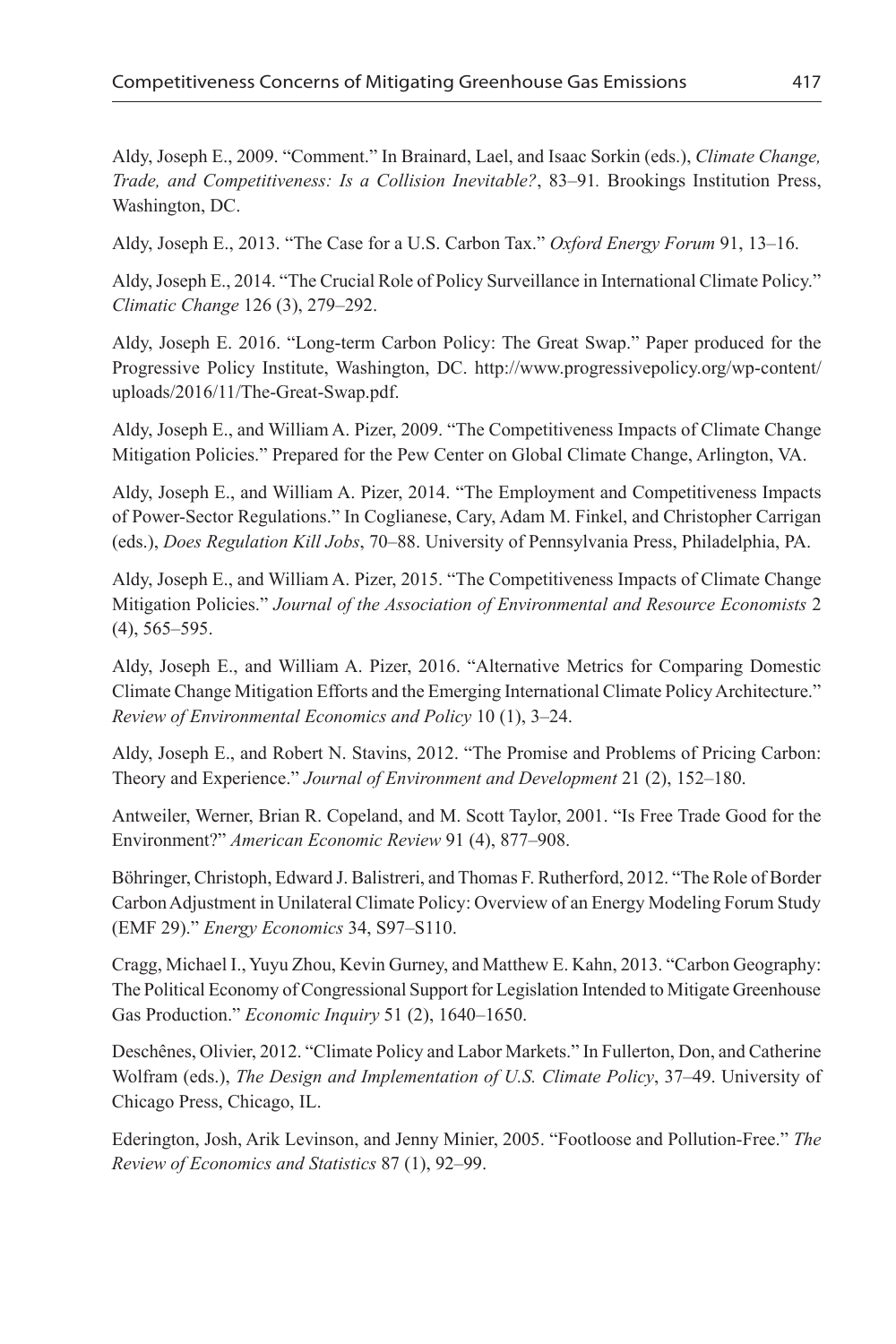Energy Information Administration (EIA), 2009. *Energy Market and Economic Impacts of H.R. 2454, the American Clean Energy and Security Act of 2009*. SR/OIAF/2009-05. Department of Energy, Washington, DC.

Energy Information Administration (EIA), 2014. *Annual Energy Outlook 2014*. Department of Energy, Washington, DC.

Fischer, Carolyn, and Alan K. Fox, 2011. "The Role of Trade and Competitiveness Measures in US Climate Policy." *The American Economic Review: Papers and Proceedings* 101 (3), 258–262.

Fischer, Carolyn, and Alan K. Fox, 2012. "Comparing Policies to Combat Emissions Leakage: Border Carbon Adjustments versus Rebates." *Journal of Environmental Economics and Management* 64 (2), 199–216.

Gray, Wayne, and Gilbert E. Metcalf, 2017. "Carbon Tax Competitiveness Concerns: Assessing a Best Practices Carbon Credit." *National Tax Journal* 70 (2), 447–468.

Greenstone, Michael, 2002. "The Impacts of Environmental Regulations on Industrial Activity: Evidence from the 1970 and 1977 Clean Air Act Amendments and the Census of Manufactures." *Journal of Political Economy* 110 (6), 1175–1219.

Henderson, J. Vernon, 1996. "Effects of Air Quality Regulation." *American Economic Review* 86 (4), 789–813.

Ho, Mun S., Richard Morgenstern, and J.-S. Shih, 2008. "Impact of Carbon Price Policies on U.S. Industry." RFF DP 08-37. Resources for the Future, Washington, DC.

Interagency Competitiveness Analysis Team, 2009. *The Effects of H.R. 2454 on International Competitiveness and Emission Leakage in Energy-Intensive, Trade-Exposed Industries.* U.S. Government, Washington, DC.

Jaffe, Adam B., Steven R. Peterson, Paul R. Portney, and Robert N. Stavins, 1995. "Environmental Regulation and the Competitiveness of U.S. Manufacturing: What Does the Evidence Tell Us?" *Journal of Economic Literature* 33 (1), 132–63.

Jaffe, Judson, Mathew Ranson, and Robert N. Stavins, 2009. "Linking Tradable Permit Systems: A Key Element of Emerging International Climate Policy Architecture." *Ecology Law Quarterly* 36 (4), 789–808.

Jeppesen, Tim, John A. List, and Henk Folmer, 2002. "Environmental Regulations and New Plant Location Decisions: Evidence from a Meta-analysis." *Journal of Regional Science* 42 (1), 19–49.

Kahn, Matthew E., and Erin T. Mansur, 2013. "Do Local Energy Prices and Regulation Affect the Geographic Concentration of Employment?" *Journal of Public Economics* 101, 105–114.

Kortum, Samuel, and David Weisbach, 2017. "The Design of Border Adjustments for Carbon Prices." *National Tax Journal* 70 (2), 421–446.

Levinson, Arik, and M. Scott Taylor, 2008. "Unmasking the Pollution Haven Effect." *International Economic Review* 49 (1), 223–254.